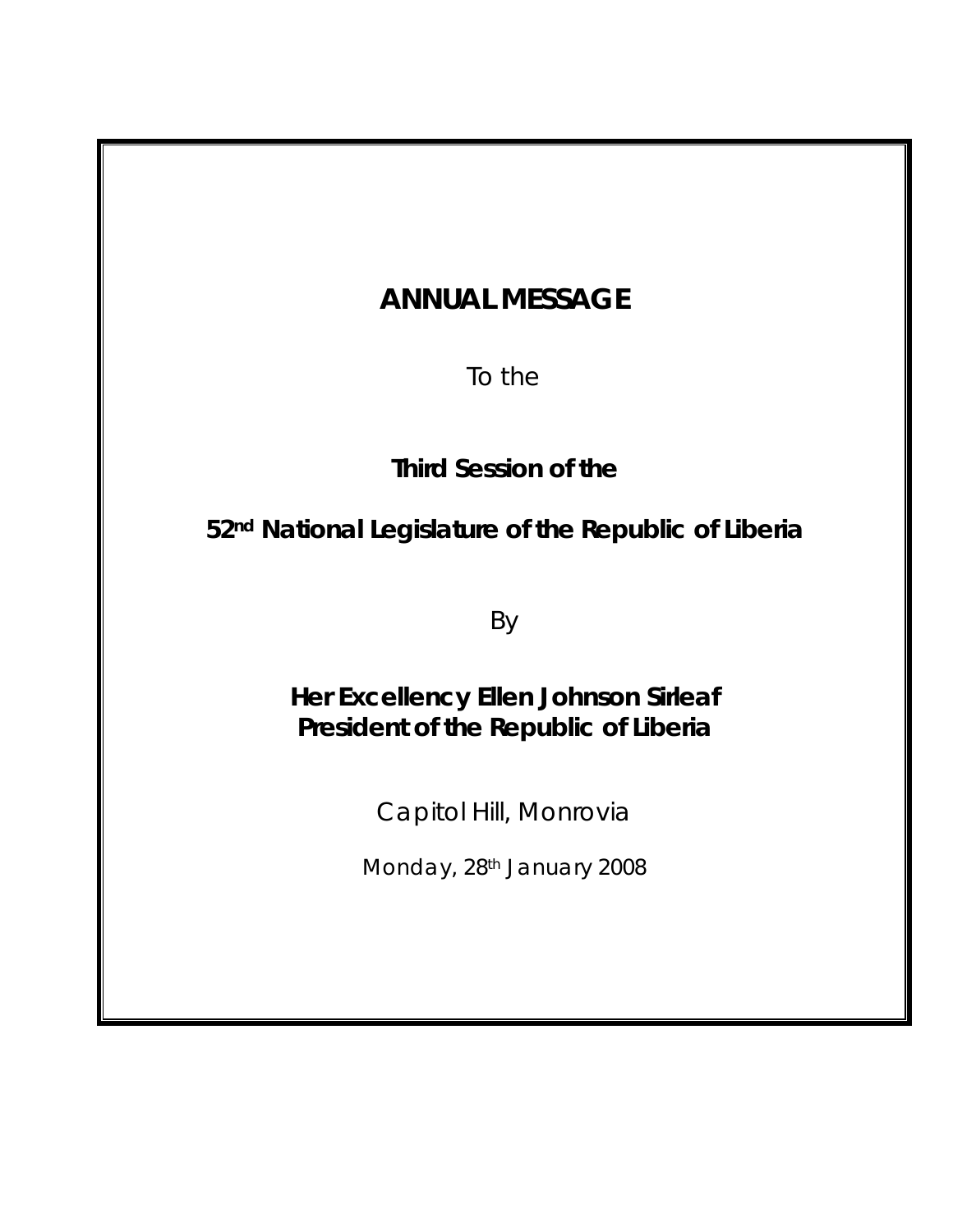**Mr. Vice President;** 

**Mr. Speaker, Mr. President Pro Tempore;** 

**Honorable Members of the Legislature;** 

**Mr. Chief Justice, Associate Justices of the Supreme Court and Members of the Judiciary;** 

**Members of the Cabinet and other Government Officials;** 

**Mr. Doyen, Excellencies and Members of the Diplomatic Corps;** 

**Her Excellency the Special Representative of the Secretary General of the United Nations in Liberia;** 

**Officers and Staff of the United Nations Mission in Liberia;** 

**The Chief-Of-Staff, Men and Women of the Armed Forces of Liberia (AFL);** 

**Former Government Officials;** 

**Traditional Leaders, Chiefs and Elders;** 

**Political and Business Leaders;** 

**Labour and Trade Unions;** 

**Youth and Student Organizations;** 

**Civil Society Organizations; Members of the Press;** 

**Distinguished Ladies and Gentlemen;** 

**Fellow Liberians:**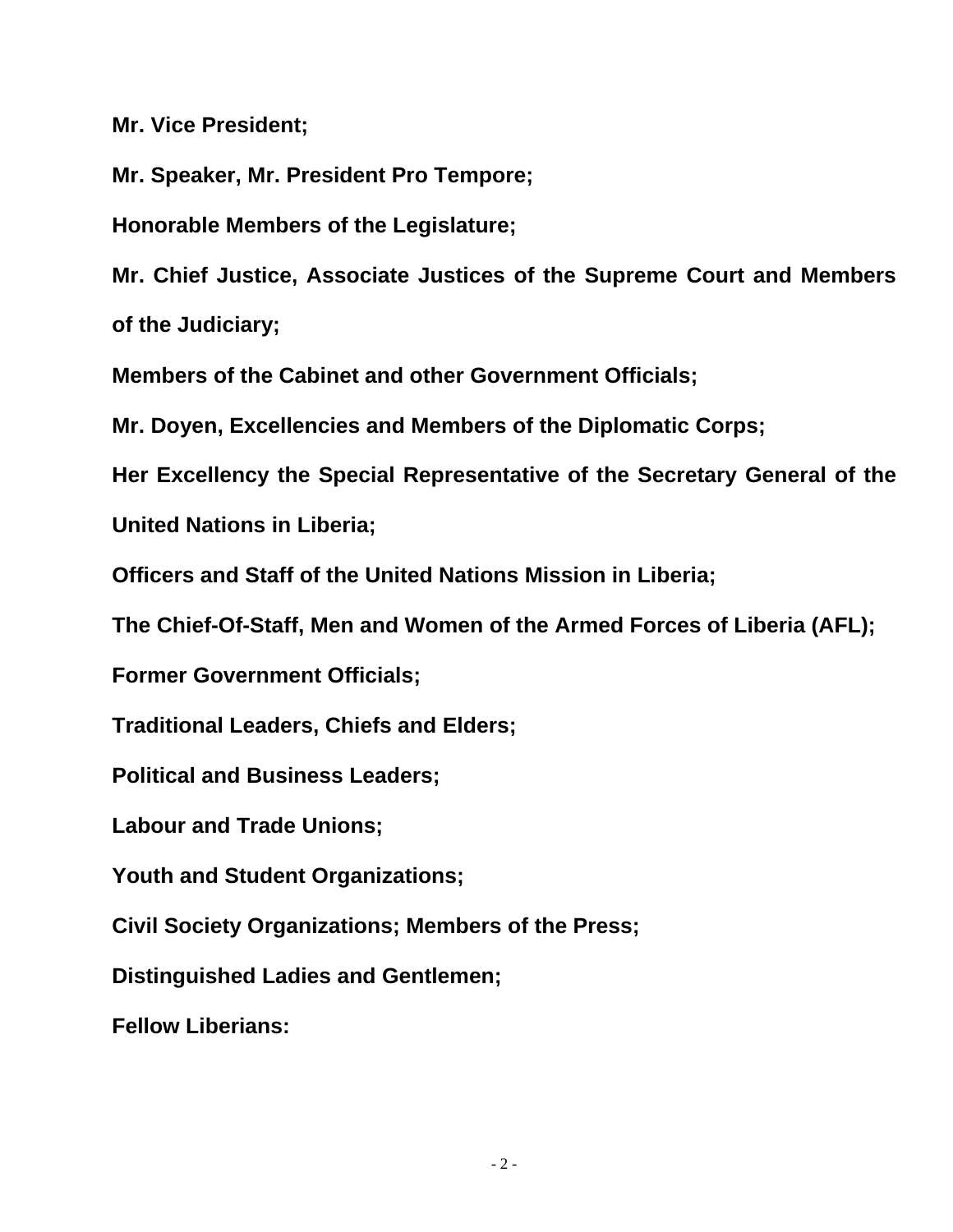## **INTRODUCTION**

In obedience to the Constitution of our Republic, I have the honour for the third time to report to you on the affairs of our nation. First, in homage to the Almighty God by whose Supreme Will we are guided, I ask that you join me in observing a moment of silence. We do so also to the memory of the cherished Liberian leaders and other citizens who have passed to the great beyond.

Honourable Members of the Legislature, Distinguished Ladies and Gentlemen, Fellow Liberians. We said last year that we could not bring quick fixes to the monumental problems that we inherited, and we did not promise that we would. We expected therefore that during the year 2007 our tasks would be difficult and our challenges demanding. Nevertheless, we can now say to you with confidence that Liberia's recovery is fully underway. The economy is expanding with growth accelerating to over 9 percent last year. Roads and buildings are being rebuilt; hospitals, clinics and schools are reopening and agriculture production is on the rebound. The Government is introducing a broad set of policies to foster peace, accelerate reconstruction and development and build strong systems of governance. There is still a long way to go but there can be no doubt that Liberia has launched its recovery and is poised for rapid, inclusive and sustainable development in the years to come.

# **LEGISLATIVE AGENDA**

Honorable Legislators, we are grateful to your Honourable Body for the passage of several pieces of Legislations and instruments of ratification during the past year. Notably among these are the Telecommunications Act, the Census Act, the Governance Commission Act, and amendment of Section 1508 of Chapter 16 of the Labor Practices Law which aims at ameliorating disputes between employees and employers.

We also thank you for ratification of the Oil Production Sharing Contracts between the Oranto and Broadway companies of Nigeria and the United Kingdom respectively. Our Administration issued only two Executive Orders during the period under review: **Executive Order #8** to extend the mandate of the National Commission for Disarmament, Demobilization,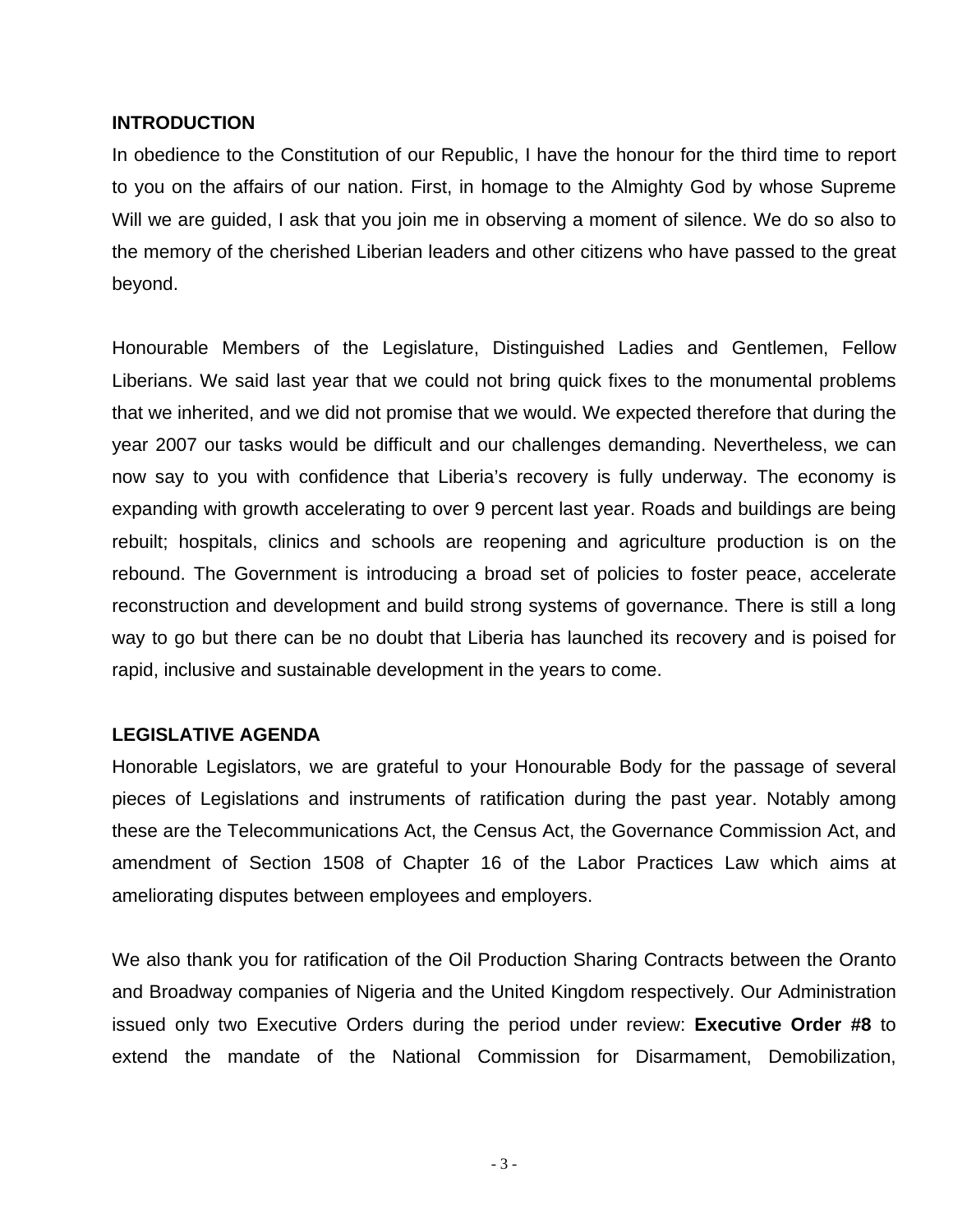Reintegration and Rehabilitation; and **Executive Order #10** which revised **Executive Order #9** to extend the suspension of the protective tariff on cement.

Mr. Speaker, Mr. President Pro Tempore, we applaud the leadership that you brought to this legislative effort and I want to acknowledge the special diligence of the Vice President, Honorable Joseph N. Boakai as, President of the Senate. He has been a competent Assistant taking from my shoulders, onto his own, responsibilities for investment promotion, international representation and resolution of institutional disputes.

Mr. Vice President, I thank you for your loyalty and exceptional support.

Honourable Legislators, we solicit your continued support and consideration of those draft Legislation still pending before you some of which have important implications for the final resolution of our debt problem, for the achievement of our goals of national renewal and for the safety of our people. These include *the Anti Corruption Commission Act, the Code of Conduct Act, the Acts Amending the Investment Incentive and Revenue Codes and the Act to Amend the Penal Law*. Also pending before your Honorable Body are the *Acts to Amend the Comium Concession and the Act Establishing the Veterans Bureau* as well as *Acts to limit the ability to transfer between budget lines*; and t*o merge the Bureau of the Budget into the Ministry of Finance*.

For this third Session of the Fifty-Second National Legislature, we will be submitting for your enactment several proposed Legislation intended to consolidate the progress and meet the challenges under our four pillars of nation building. These will include: the revised *National Defense Act;* the *Security Sector Reform Act*; the *Act to Amend Certain Sections of the Act Establishing the Independent National Commission on Human Rights (INCHR)* and *an Act to Create and Establish the Liberia Airport Authority*.

And although it has now emerged that our Petroleum Law does not require the ratification of Production Sharing contracts, in as much as we had submitted the first two for your approval, we will now also ask you to consider and ratify the Oil Production Sharing Contracts between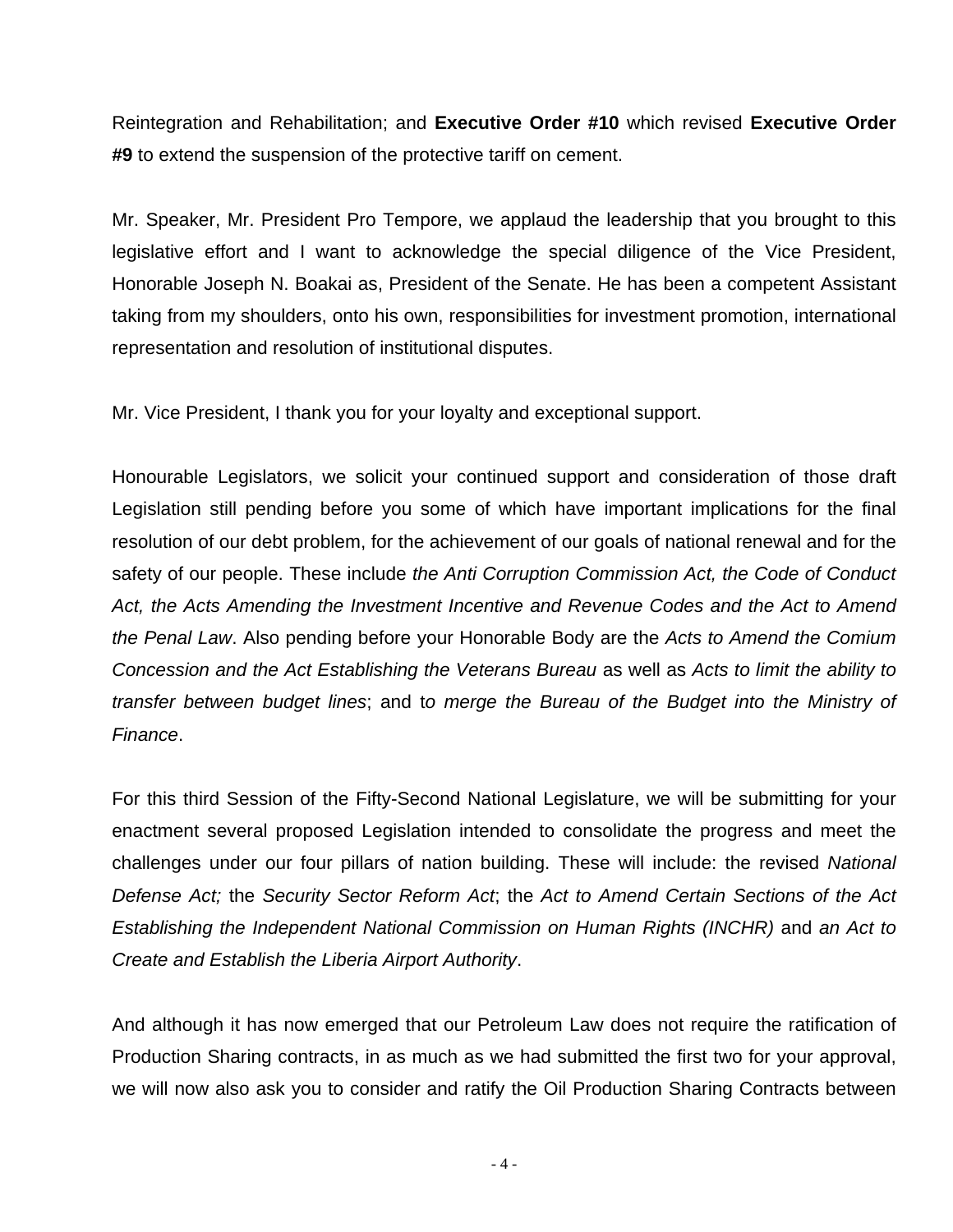our National Oil Company and other exploration companies including Repsol of Spain, Woodside of Australia and Regal of the United Kingdom.

Additionally, we expect to submit for your ratification Amendments to the Firestone, Liberia Agriculture Company and other Agriculture concessions agreements and Concession Agreements for the Iron Ore deposits in the Western Cluster and the Bong Mines operation. In this respect, Honourable Legislators, I am pleased to report that after a vigorous and professional exercise involving the work of seven Government entities, the Delta Mining Consolidated Ltd. of South Africa has won the bid for the Western Cluster with an indicated potential investment of US\$1.6 billion. The process now moves to the next stage of validation that will undertake due diligence of all the major bidders to determine their capacity to make the stated investment in full and on time. The Inter-Ministerial Group has now started the process of bid evaluation for Bong Mines. In addition to this new development, we are pleased to note that during the past year, Arcelor Mittal increased its investment from US\$1 billion to US\$1.5 billion.

Mr. Speaker, Honourable Legislators, let me now report on the state of the nation, the progress which we have made and the challenges which we face under the four pillars of our development framework.

## **PEACE AND SECURITY**

Under the peace and security pillar, within the context of our Security Sector Reform, one thousand and one hundred men and women have completed the basic training to become the first core elements of our target two thousand persons new Armed Forces of Liberia. We have nominated to the Honourable Senate sixteen persons to be commissioned as 2nd Lieutenants, the first group of Officers for the Army. We believe, Honourable Legislators, that you will be proud of these gallant men and women when they are presented to us on February 11, Armed Forces Day.

The training of the Army will continue for the remaining nine hundred and officers training will continue with key support from the United States supplemented in specific areas by support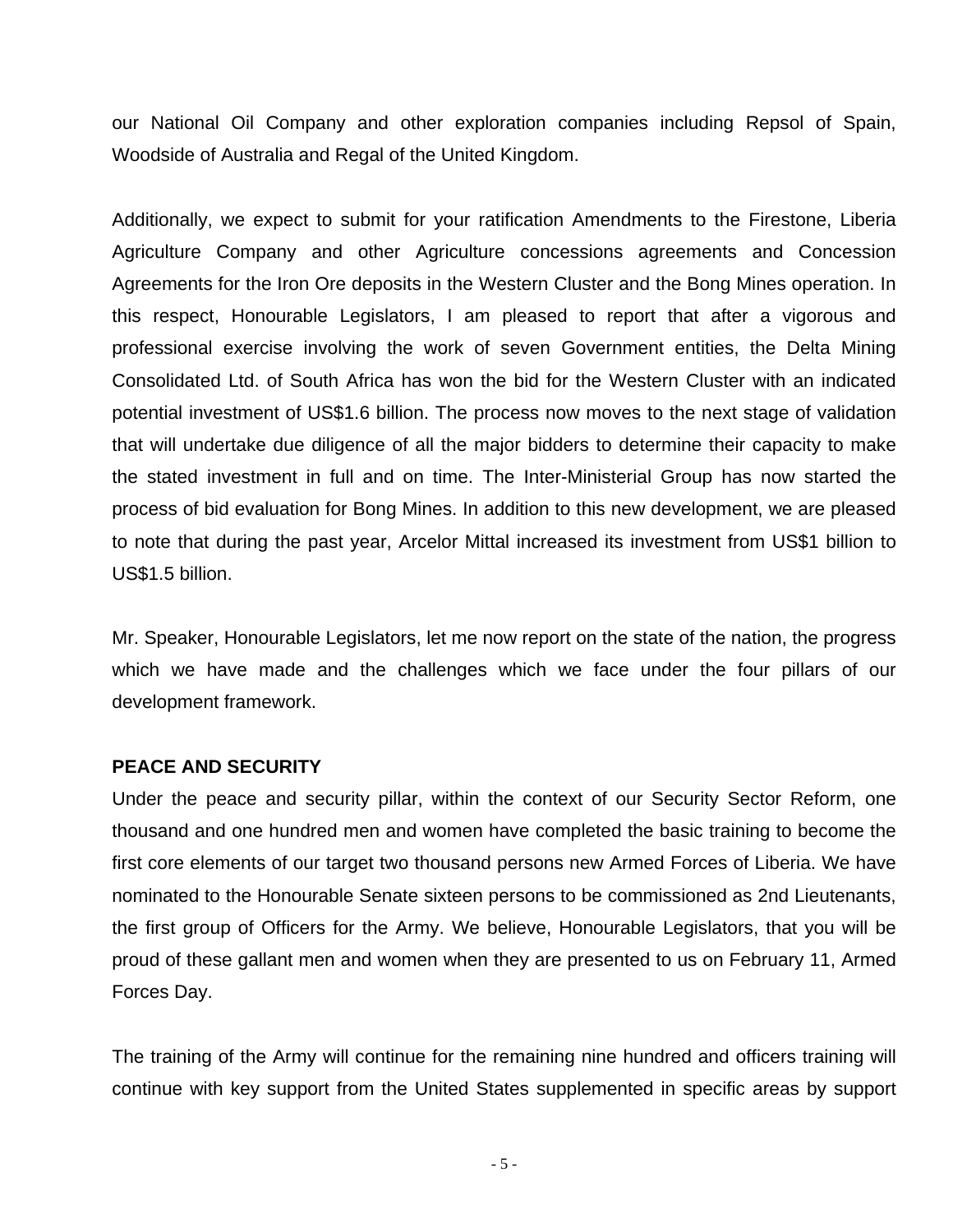from our sisterly Republics of Nigeria, Ghana and Benin. Additionally, today two hundred of our soldiers are in training at the Nigeria Command Army Staff College.

In this connection, I would like to pay particular tribute to our sister state Nigeria which has provided the leadership for our Army until our own new men and women are prepared. We commend General Luka Yusuf who served as the first Army Chief of Staff and who has returned home to take up the position of Chief of Army Staff, and we commend equally his successor, General Suraj Abdurrahman.

Honourable Legislators, the Peace Keeping Force of the United Nations Mission in Liberia with a current strength of 14,700 continues to carry the prime responsibility for the protection of our people and the integrity of our geographic borders. The draw down plan for the Force has been formulated, consistent with the readiness of our own forces with allowance for flexibility to meet any changes in our national situation.

Under the Security Sector Reform, UNMIL provides support for the restructuring and training of the National Police Force. To date, 98 percent of the 3500 police officers have completed training at the Police Academy and are gradually deployed in each of the fifteen counties. Seven of the twenty-two commissioned officers are female. However, in order to ensure that the new democracy is sustained and that the nation is privileged with men and women of integrity in the system, the vetting process is continuing and those found not to be fit for the task or who show disrespect for the law and for the citizenry will continue to be weeded out of the system.

Honourable Legislators, as you will note in the draft Security Sector Act, we propose to establish a Rapid Reaction Force of five hundred whose purpose and function may not be fully understood by all. This force, equal to the gendarmes in the Francophone system, or the SWAT team in the American system, is not like the sub-judicial force of yesteryears. It will be part of the National Police Force, subject to the authority of the Police and Justice leadership and to oversight responsibility by the Police Civilian Board that will also be established by the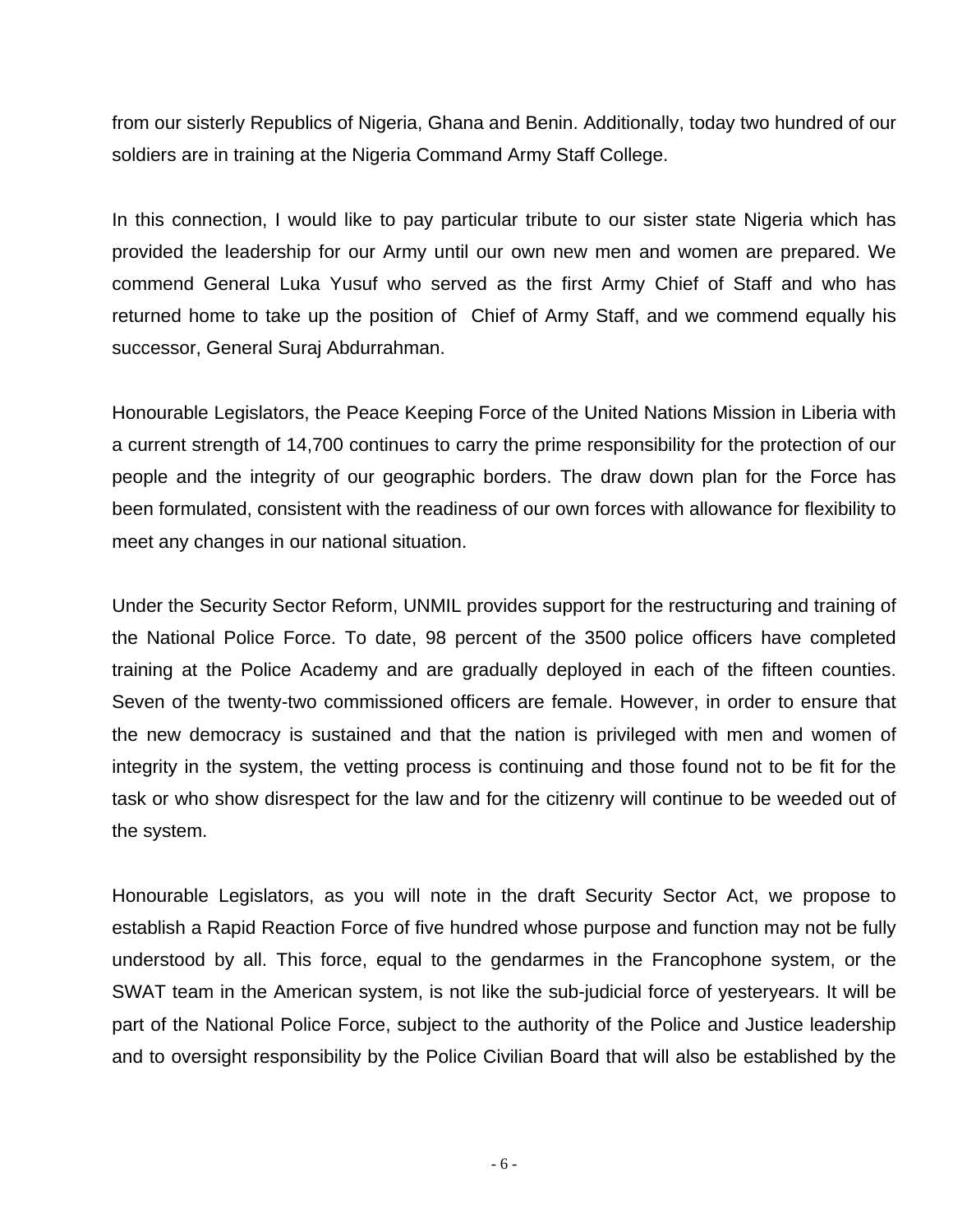Act. We will continue to build a police force that is responsible to citizen's needs, that acts with a high professional standards and ethical conduct, and regains the confidence of our people.

Also to be trained are two hundred officers of the National Security Agency and two thousand officers of the Bureau of Immigration and Naturalization (BIN) agencies which form important elements of the security sector architecture that is proposed by the Act.

During the period under review, the Bureau of Immigration and Naturalization admitted 238,105 aliens into the country, while 119 were refused admission for various reasons. Of the total number of aliens admitted, 62,383 were Nigerian nationals, followed by American at 14,782 and Chinese nationals at 13,895.

Three persons submitted application for naturalization as Liberian citizens and 1,711 aliens applied for and were transferred from visitor to resident status. The issue of dual citizenship wherein some Liberians hold foreign passports while at the same time claiming Liberian citizenship continue to pose problems for the Bureau. There is need to find a solution to this problem which represents a potential as relates to Liberians in the Diaspora.

Honourable Legislators, we are concerned that during the year also, a total of eighty-four fires were recorded affecting 1,571 persons and casualty of eighteen, including in many instances very young children. Most of the fires were the result of the use of candles and other electricity substitutes. Although partners have been kind to donate a few fire trucks, I will ask your support through the budgetary process to respond more adequately to this need.

During the period, the Drug Enforcement Agency (DEA) arrested one hundred and seventynine drug offenders representing an increase of 44 percent over the same period last year. Many of those arrested were foreigners, raising concern that there is need for greater patrol by the immigration and customs, and by the Liberian National Police. The DEA also destroyed huge quantities of Marijuana, Cocaine, and Heroine. Out of the one hundred and seventy-nine suspects forwarded to the magisterial courts during the period, only nine were convicted and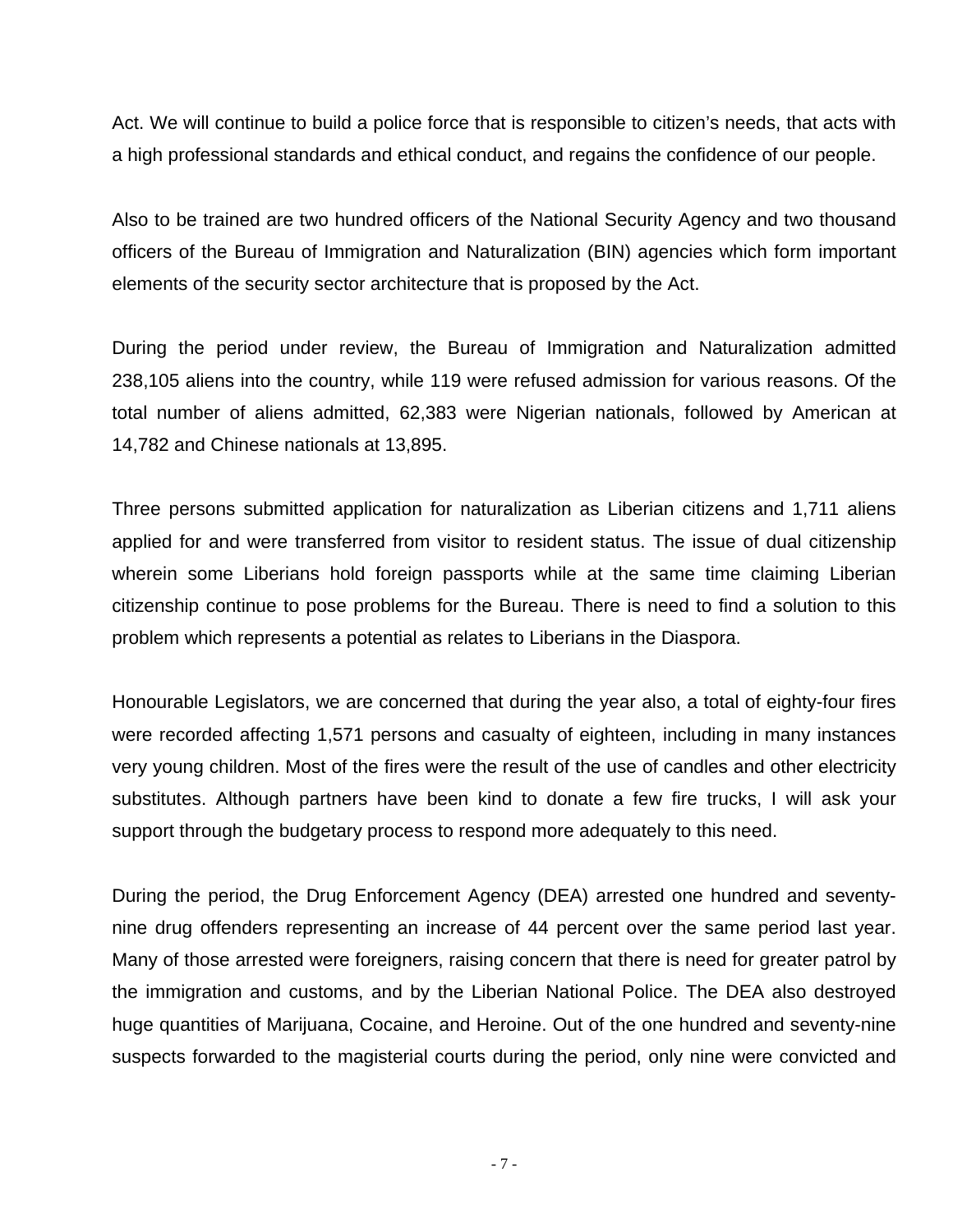sentenced to between three and nine months, a clear indication that we need a more effective response to this growing menace that threatens the future well being of our children.

Honorable Speaker, the increase in reported rape cases, armed robbery, murder and other grave offenses, has necessitated the establishment of a special Prosecuting Unit dedicated exclusively to gender violence and the establishment of a Special Mobile Prosecuting Team with the ability to be deployed in any part of the country. The effect of this unit is expected to be felt soon within the entire nation.

Finally, there is the Special Security Service which we propose to rename the Executive Protection Service, thereby sending a clear signal as to their limited role and a clear departure from the reputation and malpractices of the past. We will ask the understanding and the indulgence of all as the size of the force is scaled down, consistent with its intended purpose, while the police takes over some of the services which they now provide.

Honourable Legislators, we are conscious of the fact that the security of our people goes beyond the protection from physical violence. We know that we must continue to find effective responses to those things that endanger their basic survival – long periods in custody, inadequate correction facilities, death and property destruction from fires, land and property rights, theft, rape and other forms of gender-based violence, ethnic tensions, reintegration of ex-gunmen and ex-combatants, repatriation and reintegration of refugees, and drug abuse.

#### **ECONOMIC REVITALIZATION**

Mr. Speaker, Mr. President Pro-Tempore, the overarching objective of our economic revitalization program is to build an open, strong, competitive economy with strong international trade linkages and significant foreign investment. The first element of our strategy for achieving these objectives, over the next few years, is to restore production in our traditional natural resource activities, to rebuild infrastructure and set the stage for economic diversification by adding value to our primary products.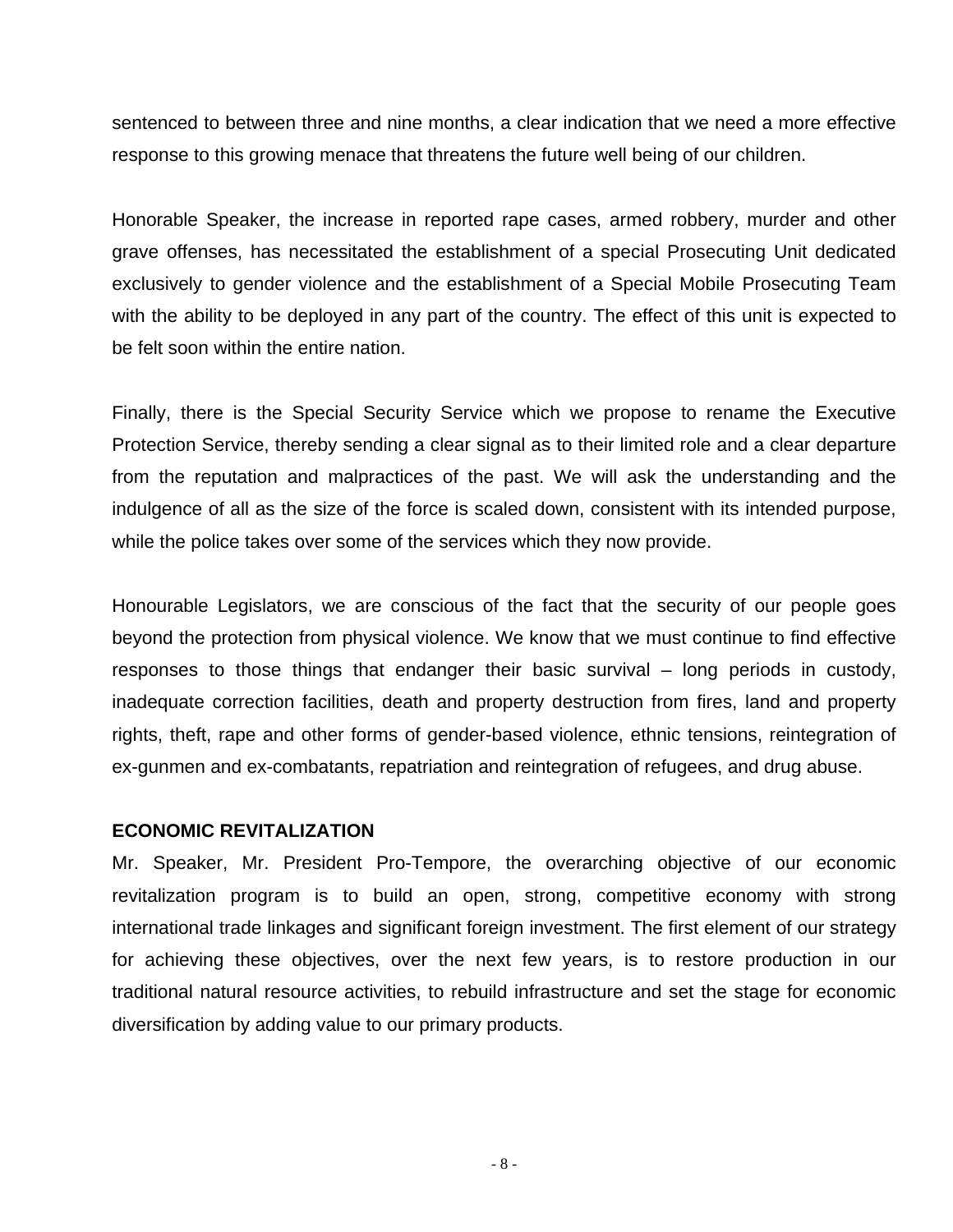Experts have said that every successful growth effort in agriculture is four times more effective in reducing poverty than any similar effort elsewhere. Thus, during the year, a strengthened Agriculture Ministry provided stimuli to smallholders production by distributing rice seeds and tools to some three thousand (3,000) farmers and establishing seed multiplication sites; by renovating fish hatcheries, by training hundreds of farmers and youth in integrated farming production. It may be recalled that satisfying results of this effort was displayed in November at the Agriculture Fair in Tubmanburg. The reactivation of the Central Agriculture Research Institute (CARI) at Suakoko and the establishment of an Agriculture Research Center will provide the testing and introduction of improved varieties of our basic staples. The ongoing collection of data on agriculture and related conditions will enhance the completion of our agriculture policy framework and the National Food Security and Nutrition Strategy and Action Plan.

In the Agriculture Concessions Sector, we are pleased to report the conclusion of renegotiations of the Firestone Plantations Concession Agreement which includes aggregate investment on the order of US\$130 million in replanting, and the establishment of a rubber wood processing plant. This model agreement subjects Firestone, for the first time in its eightytwo year history of operations, to the payment of taxes of general application; to a five year plan of providing better living conditions for workers and employees; and to limited land holdings. This framework will guide renegotiations of Concession Agreements for the Liberian Agriculture Company (LAC) in Grand Bassa, the Cavalla Rubber Plantation in Maryland, the Guthrie Rubber Plantation in Bomi and Capemount counties, and the Cocopa Rubber Plantation in Nimba all of which are in various stages of reactivation. The Firestone model will also serve as a framework for the negotiation of agreements for the reactivation of Oil Palm operations, such as the Equatorial Biofuels/LIBINCO in Grand Bassa, the Butaw plantation in Sinoe and the Decoris plantation in Maryland.

We are also pleased to note that a Liberian owned plantation, Morris American Rubber, is now poised to become the first operation to add significant value to their natural rubber production through a US\$2.5 million industrial plant that has been established with the support of our own bank the Liberian Bank for Development and Investment (LBDI).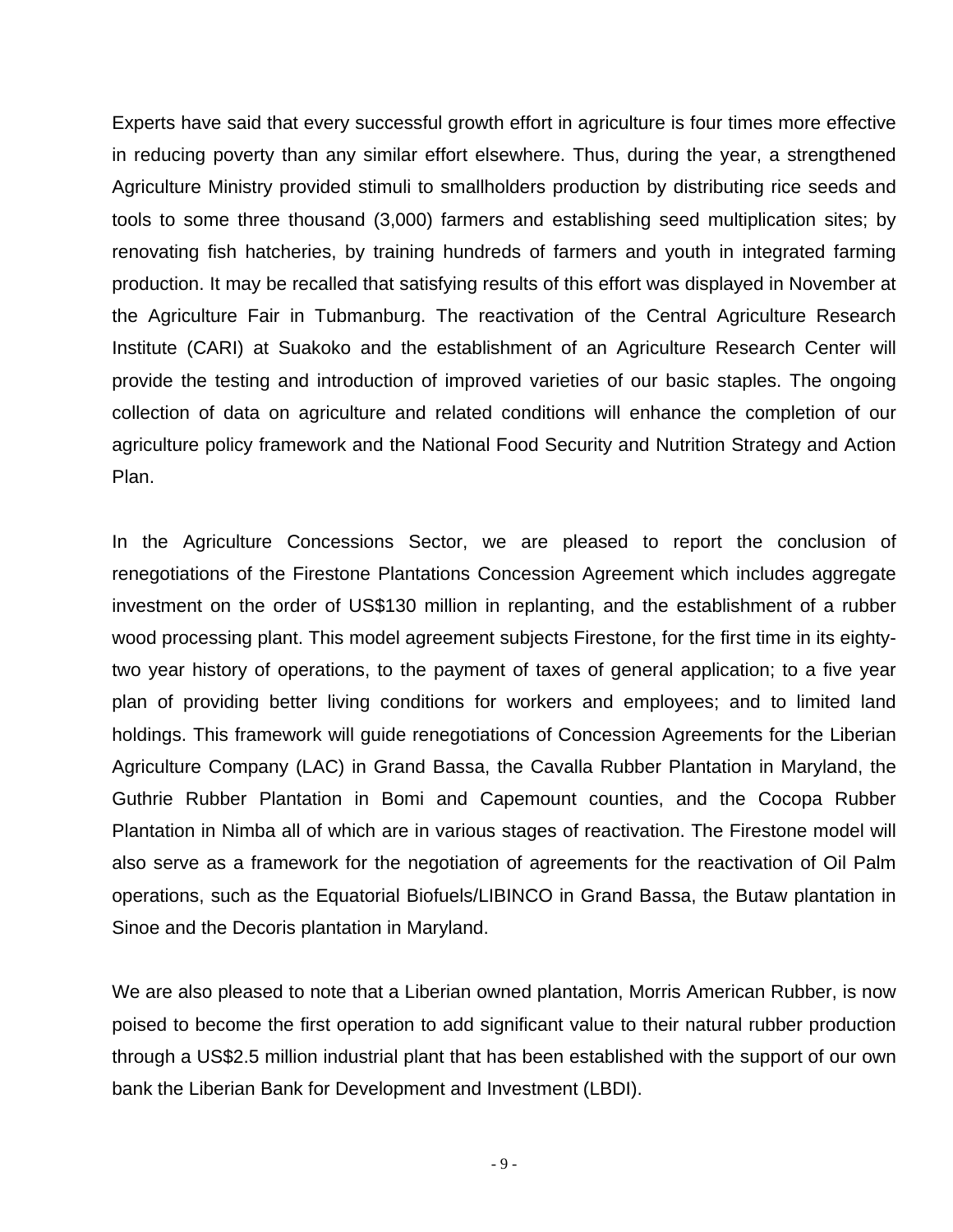To ensure that our rubber industry is revived to benefit from projected long term favorable world market prices, we must quickly implement the tax which will establish the Rubber Development Fund to support loans and credits through the banking system to small and medium sized Liberian owned plantations.

Although still small in its contribution to Gross Domestic Product (GDP), production of coffee and cocoa are on the rebound and are expected to increase significantly over the medium term. Other non traditional crops are being explored with the particular objective of identifying products that can be exported to the United States under the African Growth and Opportunity Act (AGOA) for which Liberia is now eligible.

In the mining sector, the world's largest steel company, Arcelor Mittal has started the reactivation of operations at Mount Nimba in Yekepa and in Buchanan. Similarly, operations at the Western Cluster deposits comprising the old National Iron Ore Company and the Liberian Mining Company in Bomi and the Bea Mountains in Gbarpolu are expected to start this year. The same can be said for activities at Bong Mines once the ongoing bidding process is concluded. We will continue to explore the potential for investment in other mining activities such as the Wologisi deposit in Lofa County and we intend to convert from Exploration to Mineral Development Agreement several of the exploratory operations in gold, diamond and other minerals undertaken by some twenty-six entities throughout the country.

We are also pleased to report that following the lifting of UN sanctions on diamond exports last year, Liberia gained full membership into the Kimberly process Certification Scheme. In response, we exported diamonds with an assessed value of US\$1.8 million while export of gold was valued at US\$4.6 million.

Honourable Legislators, forestry operations will commence in March of this year under the new Forestry Law made operational last year. Approximately 275 thousand hectares are targeted for production this year and 500 thousand hectares next year. These operations will aim at Liberian participation and concentration in those areas that are readily accessible. Over a three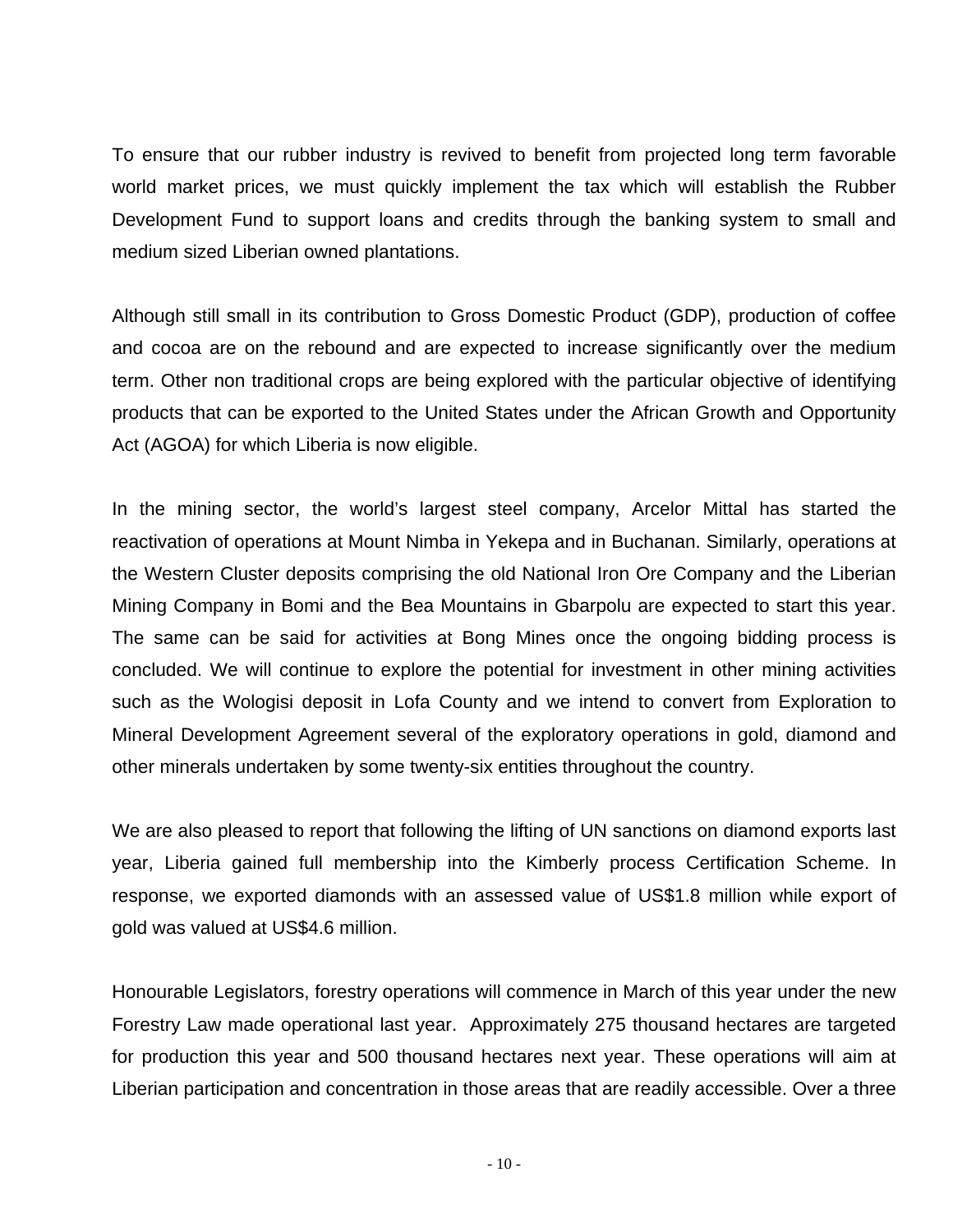year period we expect to exploit a target of 2.9 million hectares of forest for commercial and community activity with 1.2 million hectares allocated for conservation and tourism. The chain of custody process to be managed by the reputable Societé Generale Surveillance (SGS) will ensure that unlike the past, resources from this sector are carefully monitored, are fully accounted for, sourced from legal origin and are used solely for national development.

In the area of commerce, total trade climbed to more than three times its average post conflict with a value of over US\$676 million. Exports, essentially rubber, increased significantly during the past year, but was far outpaced by imports reflecting a general expansion in the economy and increased purchasing power for consumer goods. Increases in the price of strategic commodities such as rice and cement continue to pose a challenge. The Ministry of Commerce can quantify those causes that relate to higher world market prices and freight costs and to illegal movement across borders to fetch higher prices in our neighboring countries. For example, world prices of rice and grain are at all-time highs, so consumers all around the world are feeling the pinch. More difficult to pin down however are the increased costs relating to profiteering, and to the poor condition, inefficiencies and corruption at the Port and at other ministries and agencies involved in the processing and monitoring of trade transactions.

We have thus appointed a Five Person Committee, headed by Dr. Togbah Nah Tipoteh and comprising tenured economists including Mr. Paul Jeffy, Ms. Amelia Ward and Mr. Emmanuel Gardiner to examine the causes of these increases and make recommendations to Government on the corrective measures to be taken. In the meanwhile and until their report is made, I propose to suspend for the remainder of the fiscal year, the US\$2 tax on a bag of rice. This will be done on an interim basis by Executive Order for immediate effect until you have had time to consider the overall tax reform proposal which is being finalized for submission to you.

This suspension relates to a decrease of US\$3.6 million in revenues and will thus have to be included as an offsetting expenditure in the Supplemental Budget that will be submitted to you.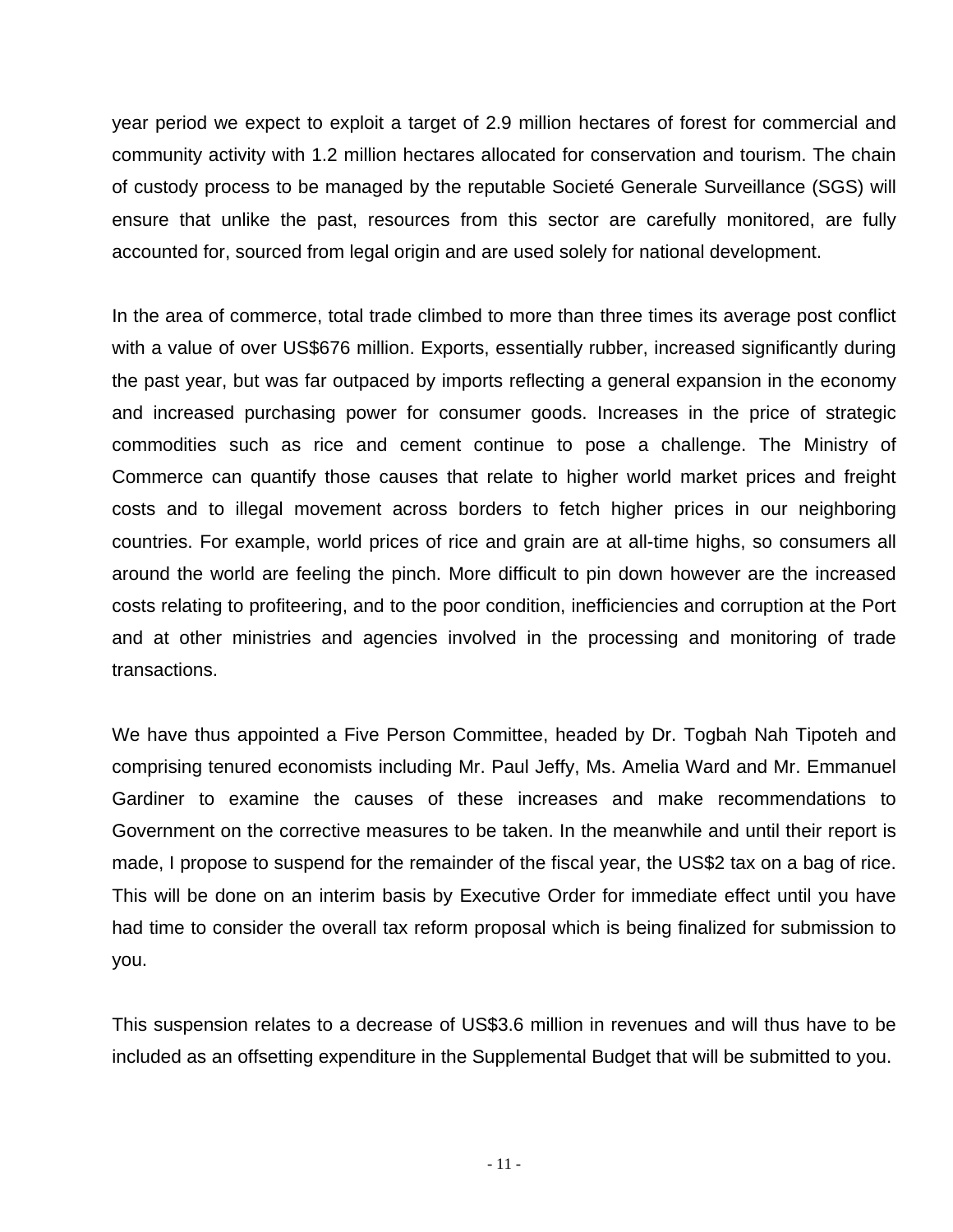We are pleased to note that business registration grew by 29 percent of which 13 percent were non Liberians. The public-private partnership initiative promoted by the National Investment Commission (NIC) and, the facilities established at local commercial banks will strengthen our effort to support Liberian entities and entrepreneurship.

Honourable Legislators, in maintaining the rule of law and the application of international labor standards to regulate decent work and the guarantee of fundamental rights, the Ministry of Labour constituted The National Minimum Wage Board in keeping with Section 501 of the Labour Practices Law of Liberia; initiated amendment of Section 1508 of the Liberian Labour Law which brings relief to ordinary workers; established the National Child Labor Commission; and a National Anti-Human Trafficking Task Force.

The long standing leadership dispute within the Firestone Agriculture Workers' Union of Liberia (FAWUL) was addressed by the holding of free and fair elections, the first to be conducted in a transparent manner with massive participation of workers. The Supreme Court ruling in the contested election has brought a certain amount of tranquility to the plantation.

During the year the Ministry's Liberia Emergency Employment Program (LEEP) and Liberia Employment Action Program continued to address the employment needs of thousands of unemployed youth creating a total of 71,349 short term emergency jobs around the country. A total of 1,944 individuals were trained in various vocations of which 497 gained sustainable employment.

Honourable Legislators, the year 2007 witnessed a significant increase in the number of investors seeking investment initiatives through the National Investment Commission. This translated into aggregate investment of US\$97 million, including US\$30 million in support of Liberian businesses from the noted African American Robert Johnson and US\$1.5 million from the African Development Foundation. The Buchanan Renewable Energies project with support from a Canadian investment fund is well on the way with an investment of US\$10 million in the processing of old rubber trees for export and for a potential energy source at home. Over 2000 jobs are expected to result from these National Investment Commission initiatives.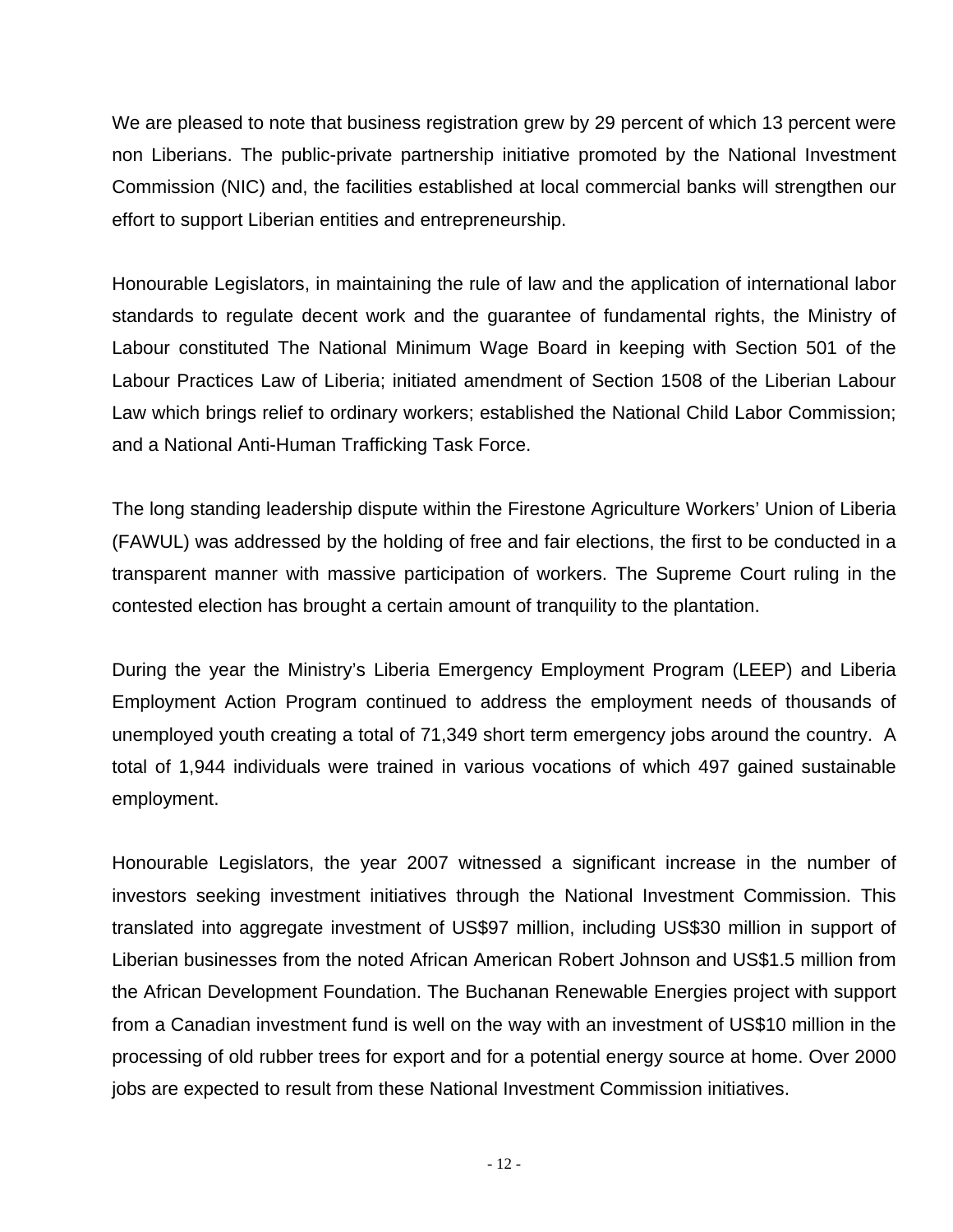We are now exploring with private investors of the Peoples Republic of China, the building of an Economic Free Zone in Buchanan, as Liberia has been selected as one of the three African countries for this activity. If materialized, the economy of Liberia will experience a significant boost in terms of industry, exports and employment.

Honourable Legislators, over the years we created twenty Public Corporations or State Owned Enterprises to cover a range of services to the public. Several of these entities have become moribund over time and others have become a liability to Government. Our policy objective in this regard is to dissolve those entities that are no longer operational or relevant and we ask your cooperation in repealing the concerned statutes when submitted to you. Other entities of operational significance and/or potential competitiveness will be supported in their effort to add value to their assets until such time that they can be privatized either in part or whole through equity infusion or management contracts or use of the Build, Operate and Transfer (BOT) model.

Notable among the viable entities are the Liberia Petroleum Refining company (LPRC). Perhaps based on a misunderstanding of the complex issues involved, LPRC has received a lot of criticisms over its operations but let us be mindful that we inherited an LPRC with a cash reserve of only US\$50,000. In two years, this Corporation has paid off US\$2 million in debt, disbursed US\$1.5 million to four hundred redundant employees, made dividend payments of US\$500,000 to Government and presently has a cash reserve of over US\$7 million that will be used to finance long overdue repairs to its facilities. The same potential exists for the National Port Authority which is still struggling with a bloated staff and with widespread financial malpractices.

Relatedly, we are pleased to report major improvement in the performance of the National Social Security and Welfare Corporation which recorded 2,660 new entrants reflecting an increase to 65,883 in total number of persons covered. Contribution collected totaled approximately US\$8.8 million from which benefits of US\$1.1 million was paid to some 3,211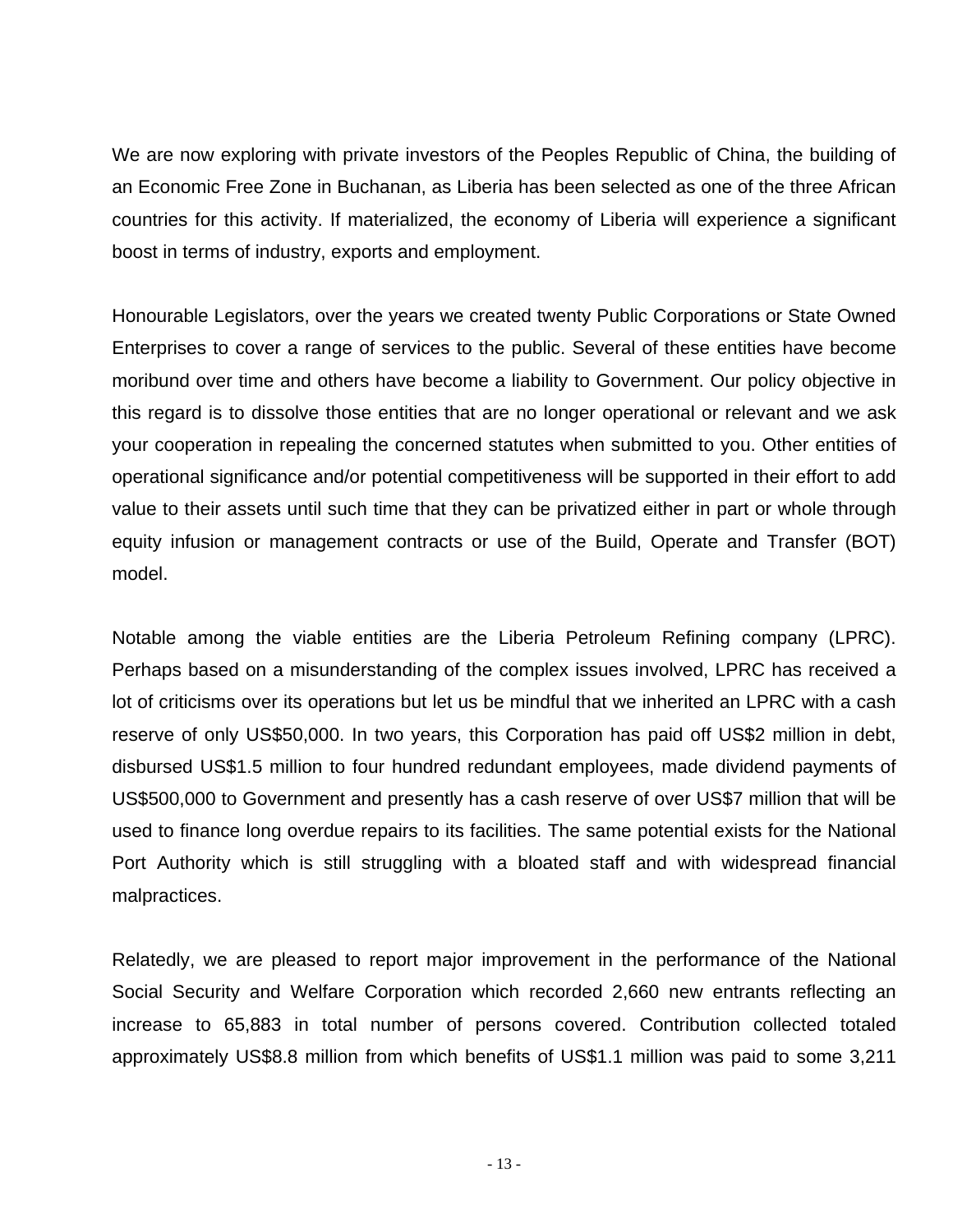insured persons and their dependents. We expect in the near future to transfer the management of the Government pension program to NASSCORP.

Mr. Speaker, we know that a vibrant financial sector is essential to economic growth and social progress. Hence we are pleased to report that our key financial institution, the Central Bank of Liberia, is now in a healthy, if still undercapitalized position, and is leading the government's financial sector reform strategy which focuses on promoting competition and efficiency in the system to allow more effective support of the private sector. The Capital Adequacy Ratio of the banking system improved from 12 percent in 2006 to 23 percent last year. Commercial banking activities also expanded with an increase of 34 percent to US\$158 million in total bank deposits. This provided the basis for a 35 percent expansion of credit to the private sector, a significant proportion of which was directed to small and medium sized entities. Banking licenses were granted to two new entities which will join the existing five commercial banks that have established thirteen branches in four counties - Margibi, Bong, Nimba and Grand Bassa. The Central Bank, with technical support from the International Monetary Fund has strengthened its surveillance of the commercial banks and its one hundred and eighteen licensed foreign exchange bureaus. Effort is now underway to commence the study of the insurance sector which comprises twenty companies many of which lack the capital and the capacity to provide such services.

Although this provides limited means to use instruments that affect growth and the exchange rates, Liberia in the past year and for the next few years will continue the dual currency regime of the U.S. and Liberian dollars.

Mr. Speaker. Mr. President Pro Tempore, long overdue debts to the World Bank was cleared through an exceptional grant of US\$421 million in early December of last year. The African Development Bank also cleared Liberia's debts of US\$250 million on December 18th. In other words, more than US\$670 million in debt has been wiped off the books. This is the first time in 20 years that Liberia has been in good standing with these two venerable institutions.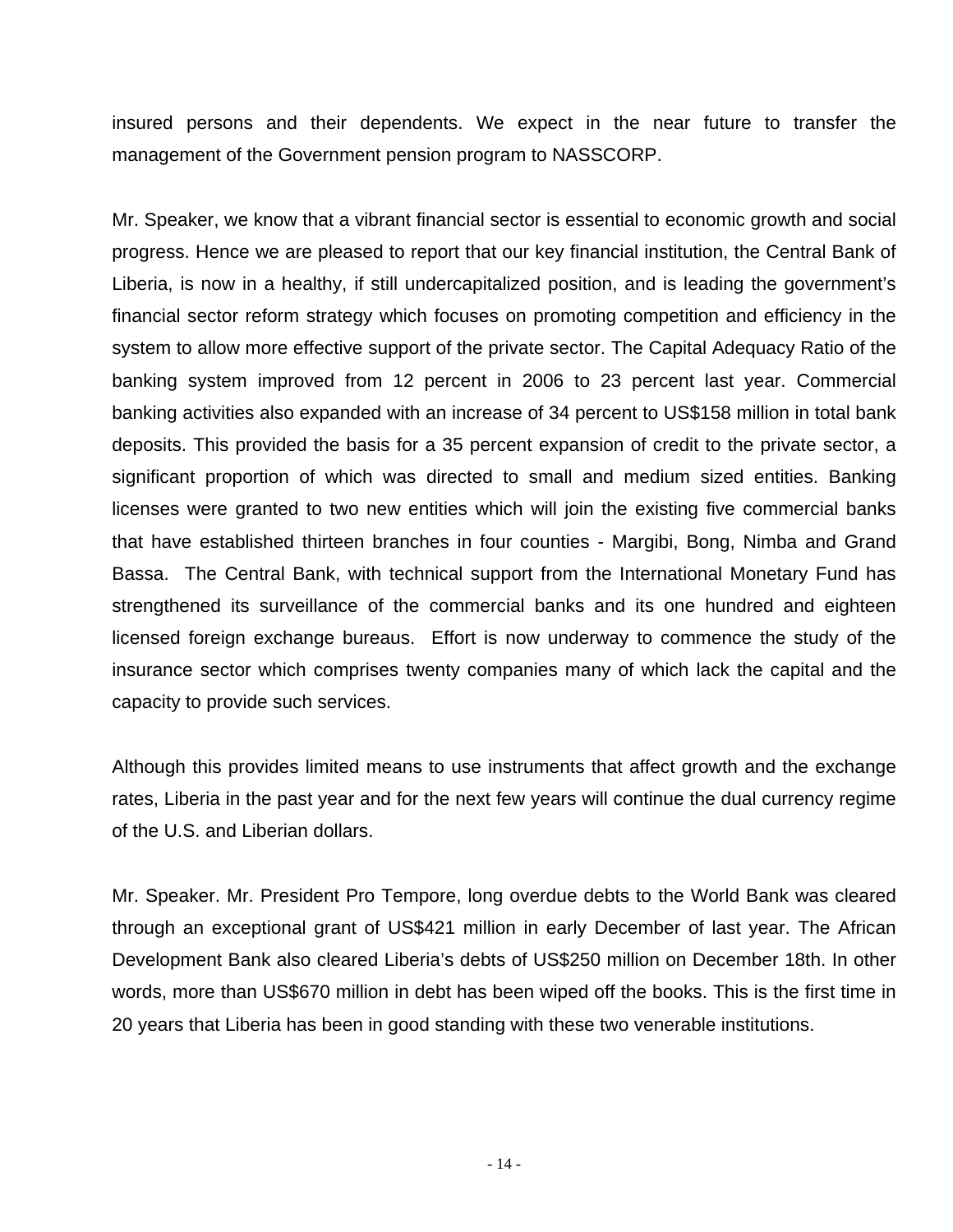Additionally, in November the IMF Board agreed on a financing arrangement that ultimately will allow the IMF to fully forgive Liberia's debts of US\$920 million. In the coming weeks this arrangement will be finalized thereby returning Liberia to good standing at the IMF. At that time, Liberia will reach its Decision Point under the Heavily Indebted Poor Country (HIPC) Program, after which we will not be required to make most of the debt service payments falling due to major creditors. We will then work with bilateral and commercial creditors for a substantial write-down of remaining debts. This debt relief road is long and difficult as full and irrevocable debt forgiveness from the IMF and other creditors will not occur until mid-to-late 2009 at the earliest. In the meantime this will allow us to keep our debt service payments to the bare minimum. We should all be proud of the success to date under a process that will restore Liberia's creditworthiness after two decades of debt accumulation and creditor sanctions.

Honourable Legislators, our revenue target for the calendar year, January 1, – December 31, 2007 was US\$152.5 million. Actual collection for the eleven months covering January 1 – November 30, 2007 was US\$163.3 million, exceeding annual projection by 7.08 percent. When annualized, revenue is expected to amount to approximately US\$178 million which represents US\$25.6 million or 16.81 percent over performance vis-à-vis projections. This includes revenues of approximately US\$13.5 million from our Maritime program compared with US\$12.9 million in 2006.

Expenditure for the period January 1, through December 31, 2007 totaled US\$166.92 million or 2.3 percent below projections reflecting continuing challenges of operational planning and procurement stemming from severe capacity constraints. Nonetheless, expenditure for the calendar 2007 was about US\$65 million above the total in the previous year. The excess revenue could form the basis of a supplemental budget that would be submitted for your consideration and approval.

#### **GOVERNANCE AND THE RULE OF LAW**

Mr. Speaker, Mr. President Pro-Tempore, Honourable Legislators, the Government's overall goal with respect to the rule of law is to build strong and effective institutions that support democratic governance, justice and human security.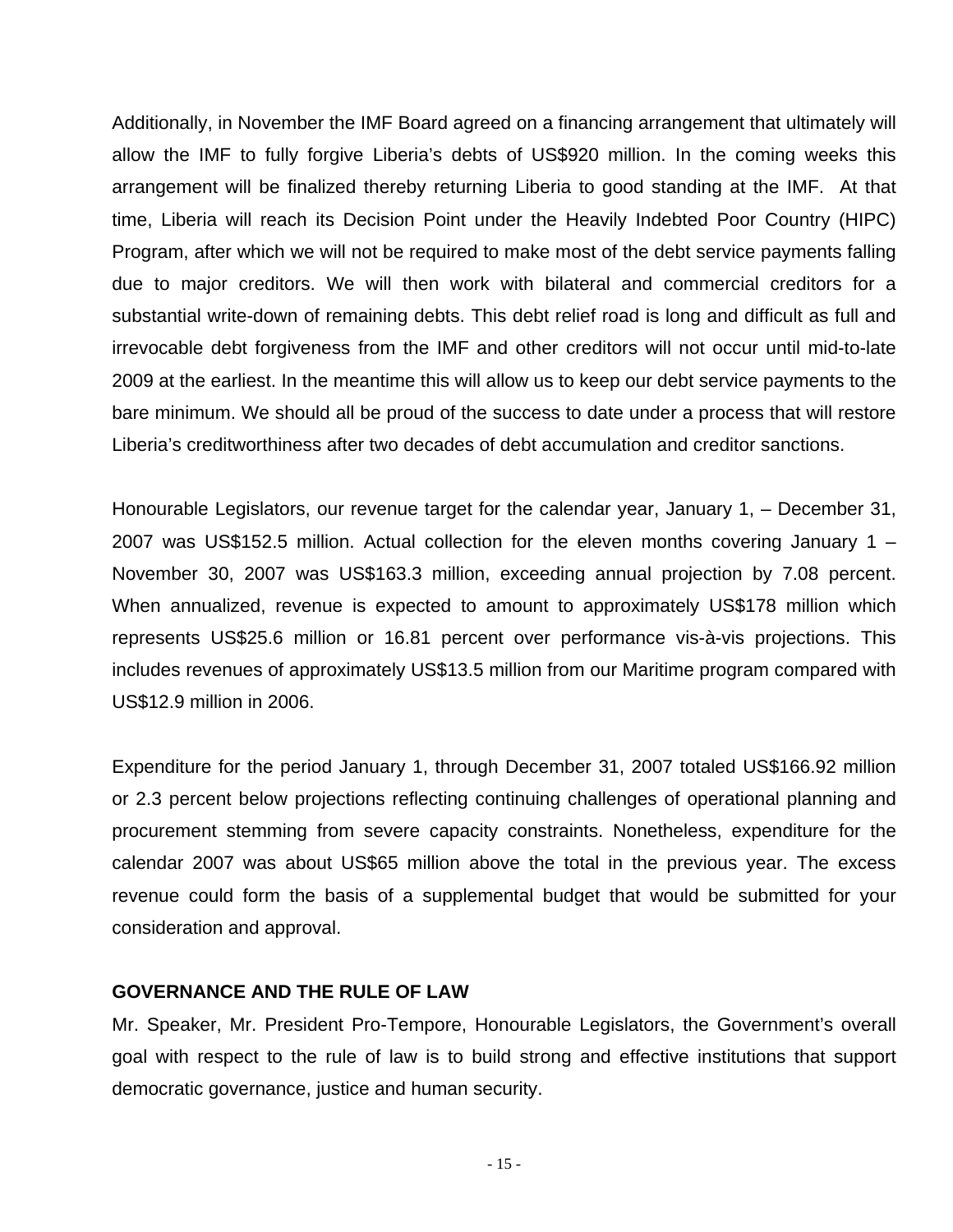Although some improvements can be noted, we must admit that we have fallen far short in the achievement of our goals under this pillar. Public Sector reform which aims at improvement in the effectiveness and performance of the public service is still hampered by major capacity gaps and low compensation levels. Special programs supported by external partners and special allowances for strategic positions have tried to address this problem in an ad hoc manner. The ongoing civil service restructuring plan and strategy, which is to go into effect in the next fiscal year, aims to build a merit-based, professional system of recruitment, compensation, performance and retirement. We wish to base our civil service upon a depoliticized system and match the size of the Government with our resource capacity.

Toward this end, during the year the Civil Service Agency (CSA) and the Ministry of Finance continued to eliminate ghost names from the payrolls bringing to 12,300 the number of names purged and implying savings of nearly US\$4 million. This has also reduced the Civil Service active duty workforce from 43,000 to 33,000. The introduction of a biometric identification system to be installed in the next fiscal year will substantially improve the security and reliability of our Human Resource Management Information System that will eliminate the ghosts. The Agency also initiated a rural civil Service Out Reach program designed to take civil service to those deployed in the rural areas.

In building a system of national integrity we have also fallen far short of our stated goals. Implementation of the Public Procurement Concession Act and the GEMAP Program have helped to strengthen our effort but the General Auditing Commission continues to be bogged down by public squabbles. We are pleased to note that in the most recent edition of the World Bank Institutes' Worldwide Governance Indicators, Liberia scored the second largest improvement in the 2006 index of control of corruption. Yet, we do not fool ourselves for we know, despite this improvement, that corruption is alive and well.

Thus, our efforts will continue to implement the Anti-Corruption Policy and Strategy that have been adopted and we will ensure accountability of the resources generated in our mining and forestry sector through the Extractive Industries Transparency Initiative (EITI) which we have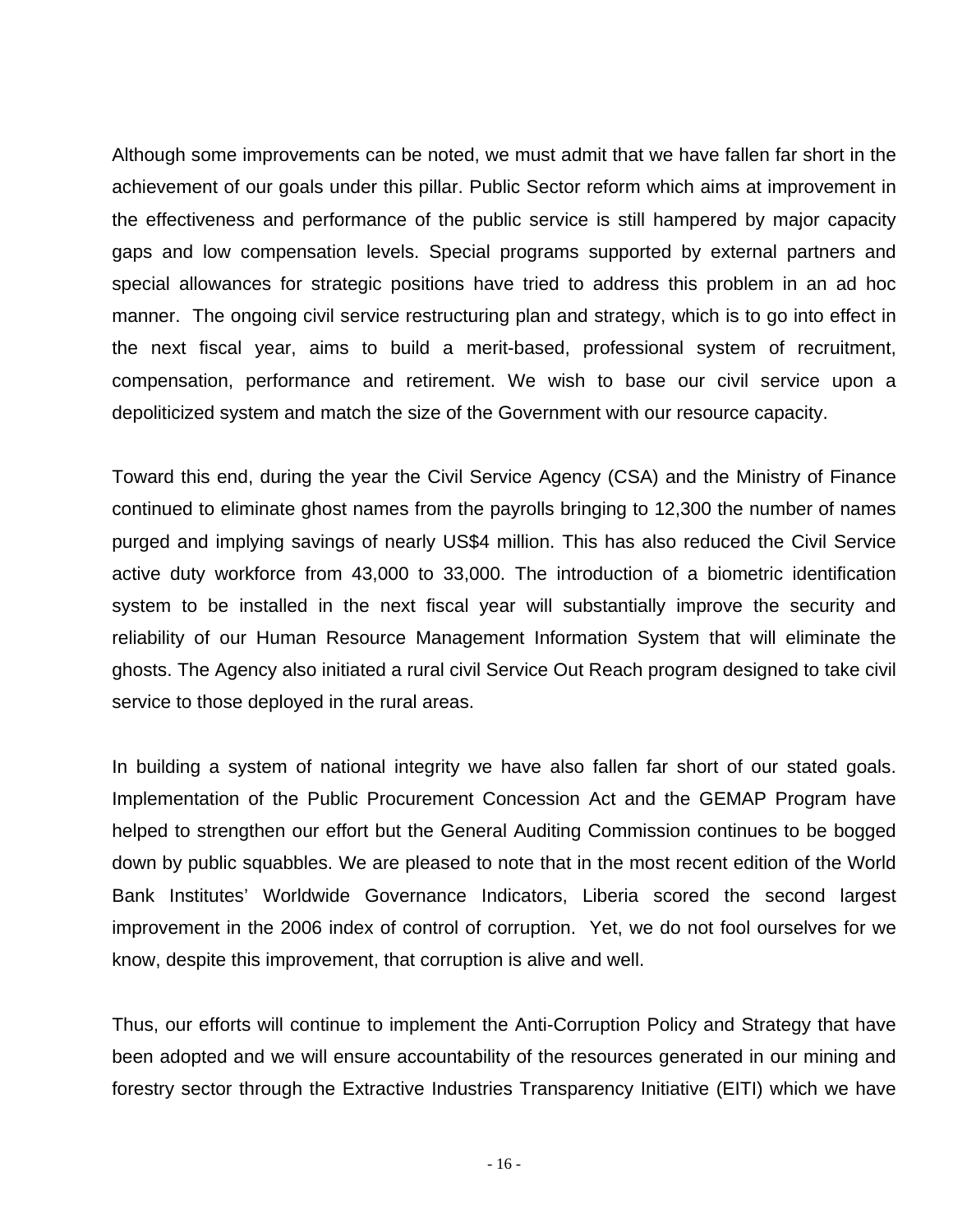joined. We are pleased to note in this regard that the Multi-Stakeholders Group of the EITI which includes four members of Civil Society is established and working well.

We ask you, Honourable Legislators, to assist us by passing the Act providing for a Code of Conduct by public officials and the Anti Corruption Commission Act. We are also preparing a draft Act to amend certain provisions of the applicable Penal Law to establish as criminal offenses all acts of corruption and to enact a Freedom of Information Law and Whistleblower Statute. At the same time, a stronger program of sensitization and public awareness on the ill effects of corruption will need to be undertaken.

Honorable Legislators, our commitment to transparency and accountability is demonstrated by the several official documents published and made public throughout the past year. In addition, the Minister of Information, Cultural Affairs and Tourism kept an open line of communication with the media and the public. The first draft of an Information and Communications Technology Policy has been formulated following the first ever ICT Conference in Liberia in April last year. Moreover, the Executive Mansion launched its website in May and has received over 5.7 million hits.

Yet we know that we still have difficulties in communicating to the public the progress and prospects of our development agenda. The 24-hour broadcasting service launched by the Liberian Broadcasting System will help with the establishment of an FM service in all fifteen counties.

On the other hand, respect for our cultural heritage grows as we continue to promote the values of our cultural troops and seek to encourage the talents of our young citizens through programs such as the "Star is Born" . Although the number of facilities which serve tourists continue to grow, now registered at 150 accommodation, 75 restaurants and 15 beaches, our vast tourist potential which rest outside of Montserrado County remains untapped due to the poor state of our infrastructure.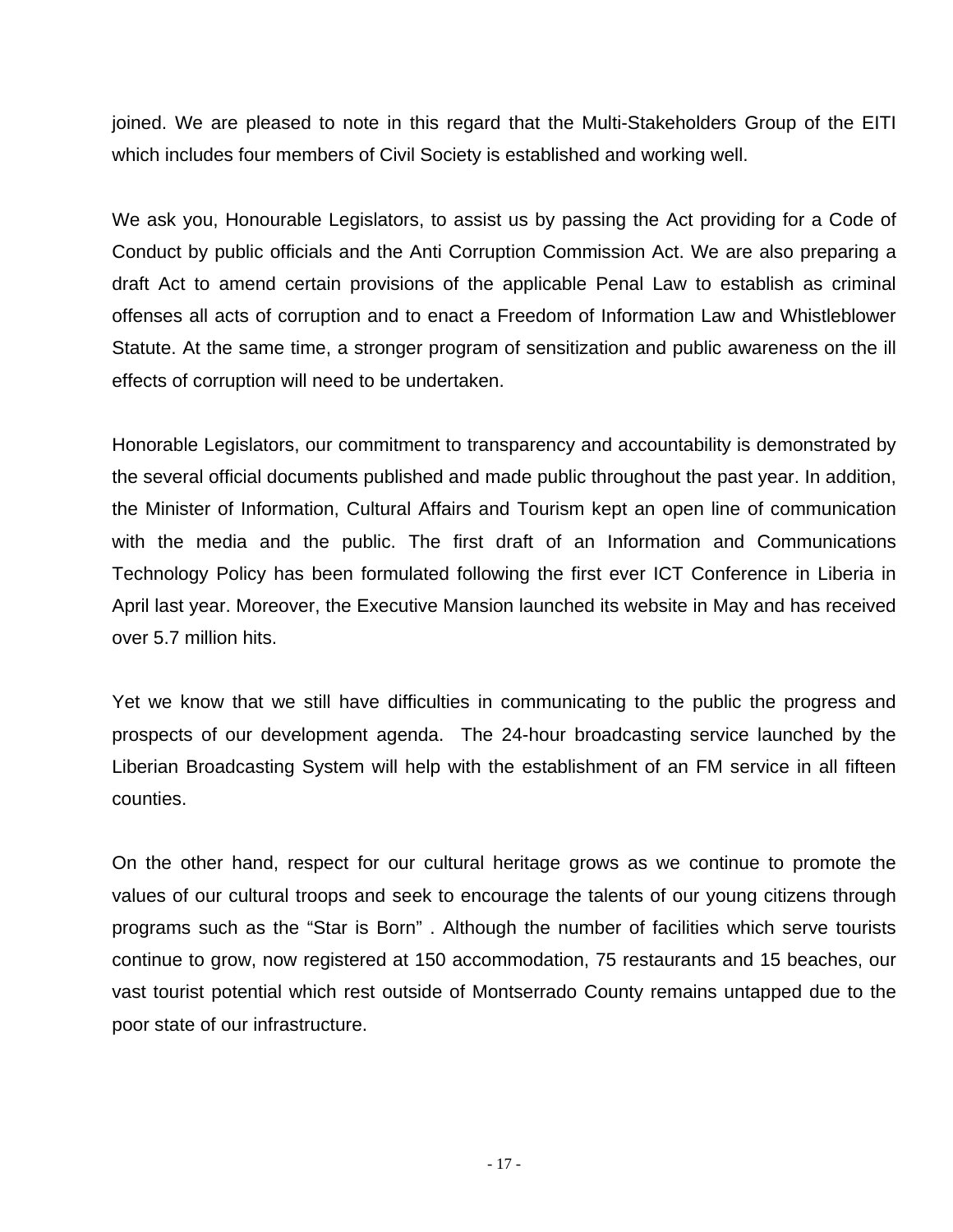Honorable Legislators, we are pleased to note that the National Election Commission was active during the course of the year successfully completing bi-elections in Nimba, Grand Bassa and Gbarpolu counties implying aggregate budgetary allocation of US\$850,000. The Commission is also playing a role in the mapping exercise to resolve boundary issues and establish a realistic number of administrative sub-divisions for election purposes.

Honourable Legislators, if we are to achieve our objectives in the areas of Governance and the Rule of Law, other measures will need to be taken. The judiciary is improving but will need to undertake stronger measures to serve as a fair and impartial arbiter of disputes and as a protector or guarantor of the fundamental rights of the people. Our prosecution system, our court and correction systems, our compensation and benefits system to ensure independence and enhance integrity will require more effective response; even as we await action on the part of the Governance Commission to provide the recommendations that will provide the framework for the drafting of legislations to establish a Law Reform and Land Reform Commission. Additional measures to be undertaken on enforcement will include a decentralization of the national governance system, a strengthening of Civil Society participation in governance, and continuing effort to address gender inequities.

In this regard, I wish to report that in efforts to improve women empowerment the Ministry of Gender launched a program under which 2500 women received training opportunities in six centers. Representatives of six women organizations received training in leadership and home economics and thirty benefited from training in agro processing and micro enterprise management.

A special unit at the Ministry of Gender was established to address the increasing incidence of gender based violence. Honorable Legislators, we must all be alarmed by the incidences of rape which continue at an alarming rate involving children of young age. Ongoing investigation by the Ministry of Justice in recent cases seem clear in the findings that these young women suffered and died from sexual assault. We must prosecute all such criminals without mercy. We must name and shame them. We must help parents to expose them. We ask the Association of Female Lawyers (AFELL) to work with us in this regard.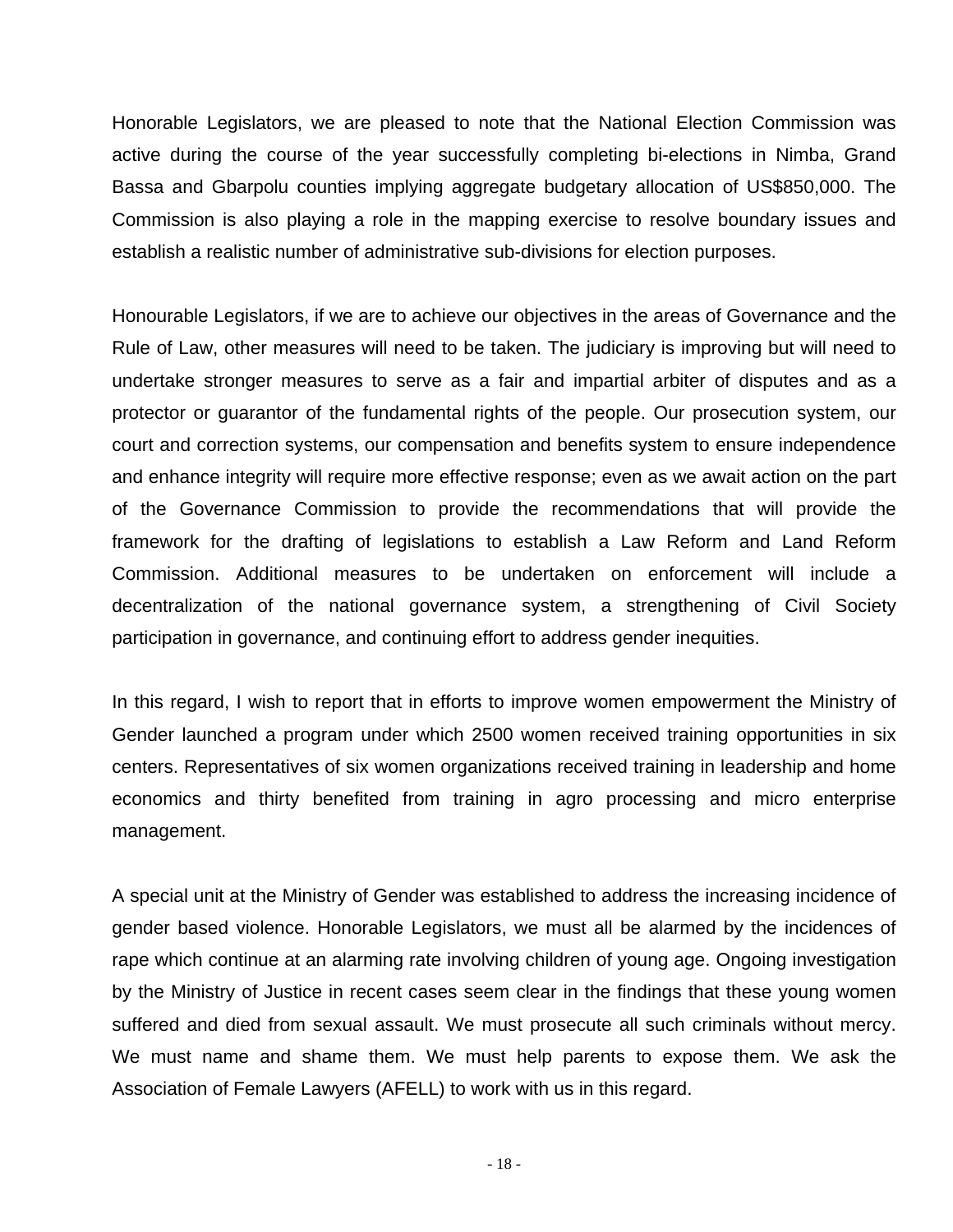Honorable Legislators, it is perhaps time to revisit the proposal for action or legislation that will increase women representation throughout government recognizing that the current 14 percent is far below the 30 percent required by UN resolution to which we are a signatory. I will work with the women caucus of your Honorable Body toward the achievement of this goal.

Mr. Speaker, Honourable Legislators, some 45 percent of our population fall below the ages of fifteen meaning that we must adopt policies and measures that will respond to the challenges of our youthful nation, many of whom are still scarred by the wounds of conflict. A National Youth Policy which was formulated essentially by the youth organizations themselves will go into effect this year. Our sports program which covers a large number of youth is now being revived with completion of the Samuel Kanyon Doe Complex and continuation of the County Sports Meet which is ongoing. With support from one of our private partners, some six (6) playgrounds are under construction in four counties – Maryland, Grand Gedeh, Bong and Nimba. On the disappointing side is the performance of our National Team, the Lone Star which has failed to justify the budgetary support provided as an initial impetus for improvement in performance.

In contrast, our own Liberian Amputee Football team established only last year was the only African team to reach the World Cup Amputee Football Championship and to win the award of best Goal Keeper of the tournament. We applaud our amputee stars as this is a clear indication of some measure of success under our National Commission for Disarmament, Demobilization, Rehabilitation and Reintegration (NCDDRR) program. In respect of this program, we are pleased to note that the last and final phase to cater to a case load of 8,789 former fighters has begun with support from the Government of Norway. This will bring to some 112,000 the number of ex-combatants so served.

Honourable Legislators, as we move our country out of a period of more than twenty-five years of conflict and upheaval into one of peace, stability and reconstruction, it is perhaps timely that we begin to think about possible changes in our Constitution so as to bring it more in line with modern practices of governance.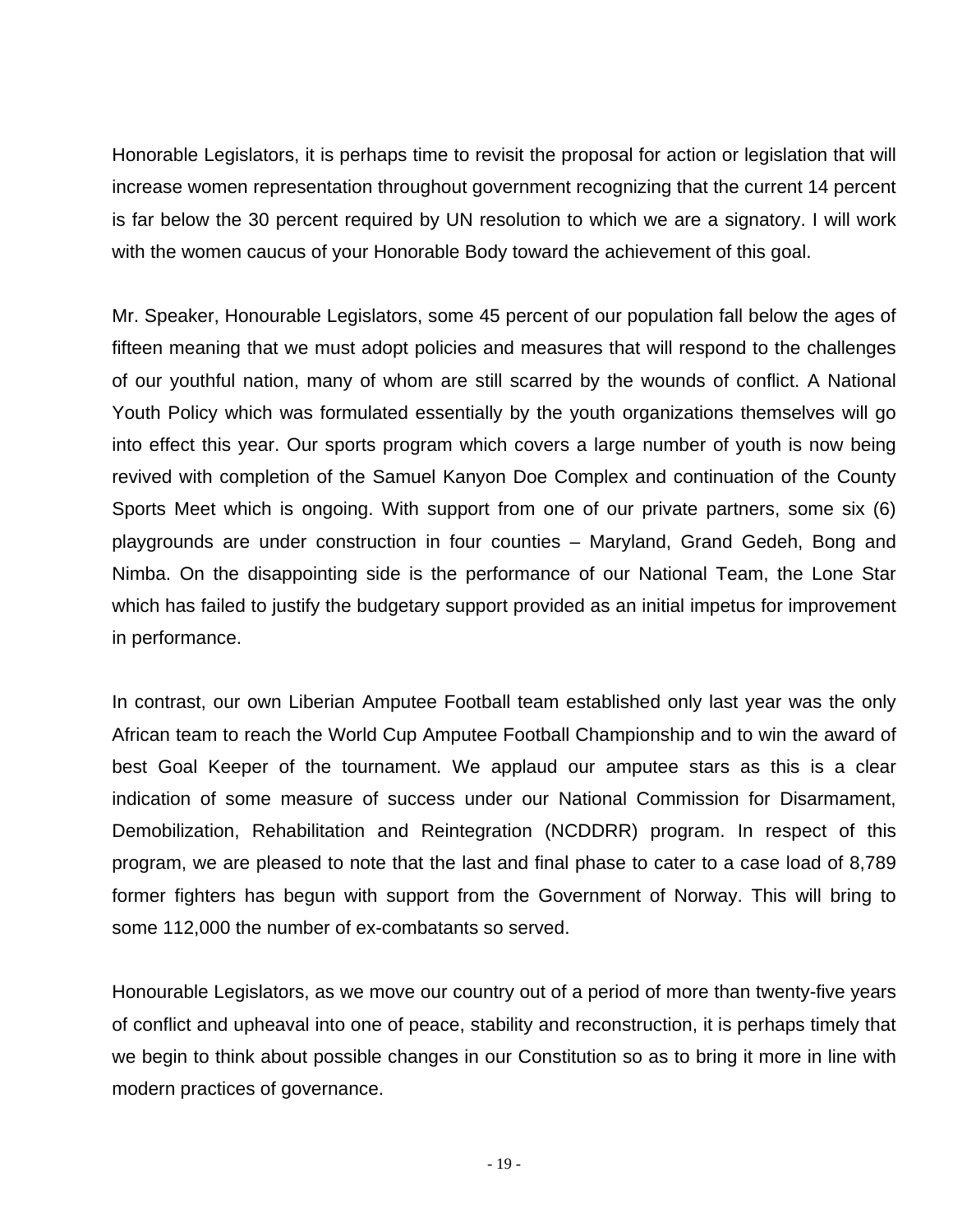Our original constitution of 1847 and the revised Constitution of 1986 have undergone several changes and through these changes major political and social milestones have been achieved. But there is still room for improvement and the need for revisions, especially so since the last constitutional changes of 1986 may have been influenced by an anxiety and haste to return the country to civilian rule.

Among some of the possible issues for consideration are land reform, the election of Superintendents, Mayors and other county officials as well as the tenure of the office of the President, the Vice President and the Members of the National Legislature.

It is important however that we do not approach the reform of this sacred instrument on an ad hoc basis or to achieve short term political goals. Rather, the Governance Commission should take a detailed and comprehensive look at all the provisions and in consultation with a wide cross section of our people undertake the process that will lead to recommendations to be submitted to your Honourable Body for consideration and onward submission to the people of Liberia through a constitutional referendum. It is my hope that all this can be accomplished over the next two years, at the most.

# **REHABILITATION, INFRASTRUCTURE AND DELIVERING BASIC SERVICES**

Mr. Speaker, Honourable Legislators, upon our assuming these high offices in January 2006, the infrastructure inherited was in a state of total disrepair. Roads, electricity, water and sanitation systems, schools and health care facilities were almost all destroyed or in need of repairs. Our Capital City lacked electricity and pipe borne water for some fourteen years. Of the total road network of 6,162 miles, only 456 miles notionally paved, the 1,500 miles of feeder roads were largely back to bush and public works equipment capacity had reduced from 270 to 35 pieces of equipment. It has taken some time to mobilize the resources for these high capital cost rehabilitation, but we are now firmly on the path to do so.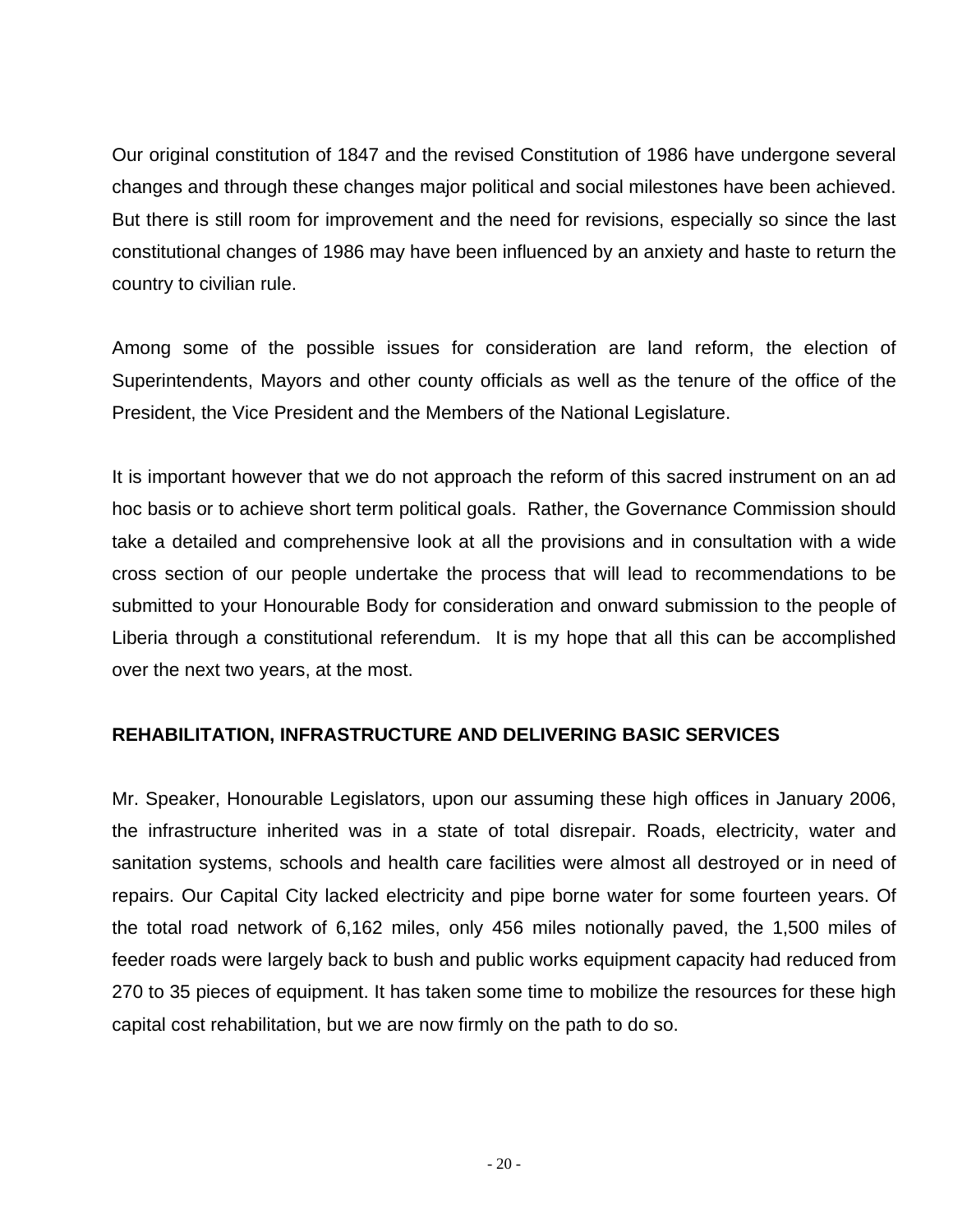During the past year, we finalized contracts or agreements that will repair major roads throughout the country. Work has started on the loop from the Freeport through Tubman Boulevard to ELWA junction, from the Freeport through Somalia Drive to ELWA junction and from the ELWA junction through Robertsfield to Buchanan. Several streets in Monrovia will be repaired as will the road from the Freeport to the St. Paul River Bridge. The Jallah Town road representing a learning experience for our own engineers and workers will be corrected and finalized. Ongoing work on the Zorzor-Voinjama-Foya axis will continue with work the Gbarnga-Zorzor starting soon. Work on the Gbarnga–Ganta-Tappita–Zwedru and the Zwedru– Fishtown are also starting and on the Fishtown-Barclayville as well. With exceptional support from the African Development Bank, we look forward to a start this year on the Plebo-Harper segments and support from Arcelor Mittal will commence paving of the Ganta Yekepa road this dry season.

The reconstruction of the Tubmanburg-Bopolu road is largely completed and the design of the Bopolu Belle Yalla road is underway. Work on the Todee road is about to start with the Medina-Robertsport road under design.

We also have under reconstruction some 25.5 miles of community roads in the greater Monrovia area and 923 miles of farm to market and rural roads under construction throughout the country by our regional public works engineering teams with the support of the engineering battalions of the UN Peacekeeping Force.

When the ongoing design of the fallen Vai Town Bridge is concluded in March, work will start on construction of a new bridge. We will ask your support through legislation or otherwise to clear all the waterfront properties of the Mesurado River thereby preventing this river from becoming an open sewer within the city.

Honorable Legislators, in the past year we increased the generation of electricity to a total of 4.6 Mega Watts provided through support of our partners from the European Union, the United States and the Libyan government. This has enabled us to provide supply to an increased number of users in the Congotown and Paynesville areas. By the end of April, we should add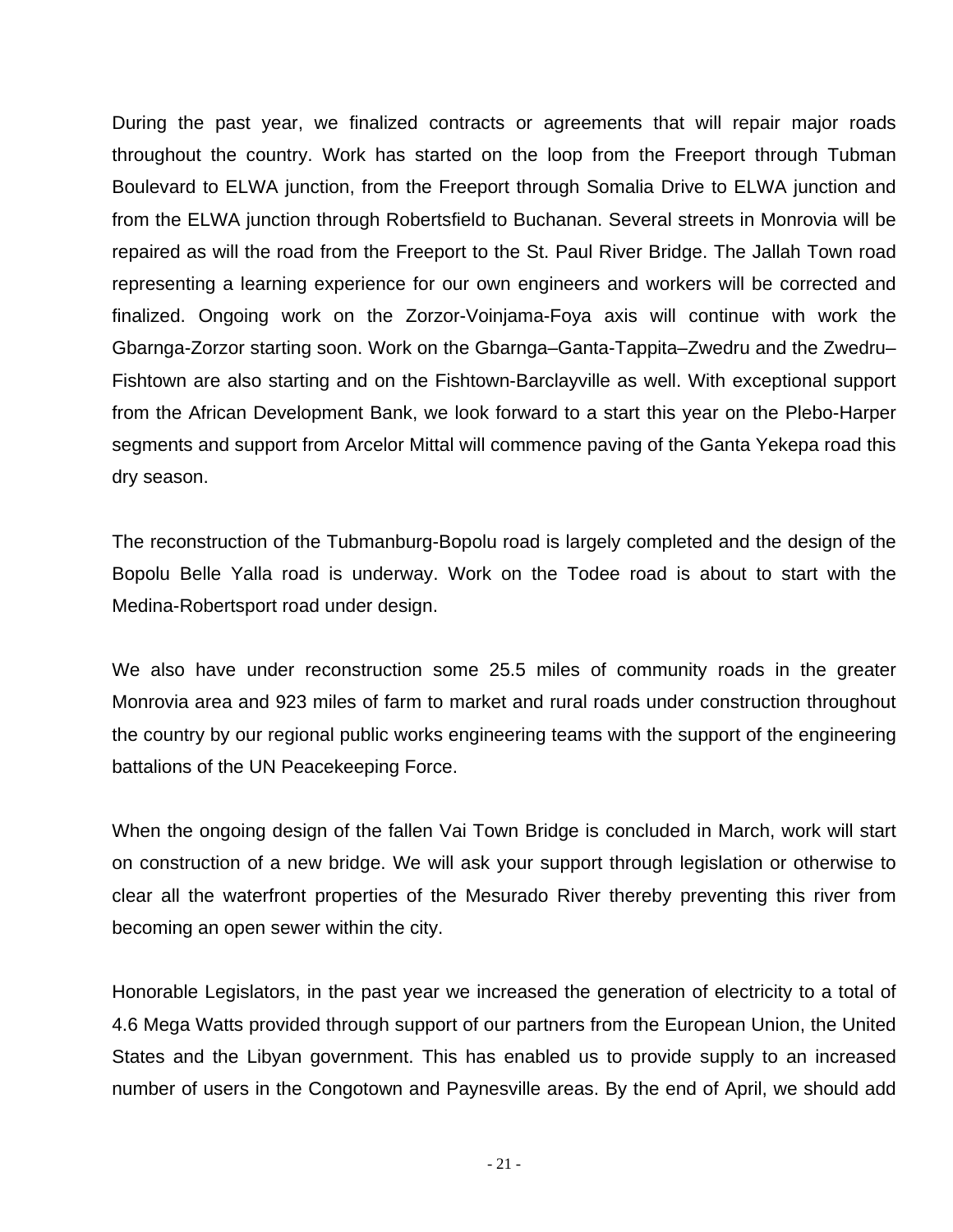another seven megawatts to supply the majority of users in central Monrovia and in Sinkor. Various alternative sources of power are under study including the ongoing feasibility study of the Mt. Coffee Hydro electrical Plant that will significantly enhance our power generating capacity. At the same time, we have joined the West African Power Pool system which in two years will provide electricity to eighteen of our rural communities along the Cote d'Ivoire border.

Although the details have yet to be disclosed, we are excited about the potential of power provided through the biomass of our old rubber trees and we welcome one of our foundation partners who arrive in the country today to promote this potential.

Honorable Legislators, during the year, water supply to the Greater Monrovia area tripled to 3 million gallons daily with access to safe delivery water increased from 17 percent to 25 percent of the population. Access to adequate sanitation facilities also increased from 7 percent to 15 percent of the population.

With support from the World Bank we expect over a two year period to achieve total rehabilitation of the White Plains facilities and the distribution and sewage system to bring full service to people in Monrovia and its environs. There are also plans to extend the water system to Robertsport, Voinjama, Greenville, Buchanan, Kakata and Zwedru with other cities to follow. Relatedly, hundreds of boreholes and wells, 1,000 of which were constructed in the last year, provide clean drinking water to communities in the fifteen counties and in Monrovia and its environs as well.

Mr. Speaker, Distinguished Ladies and Gentlemen, as we are all aware, education is the foundation of development as no nation can achieve the desired socio-economic progress in the absence of a vibrant, productive education and training system. You will therefore understand the high priority of education in our current challenge of national reconstruction, recovery and renewal.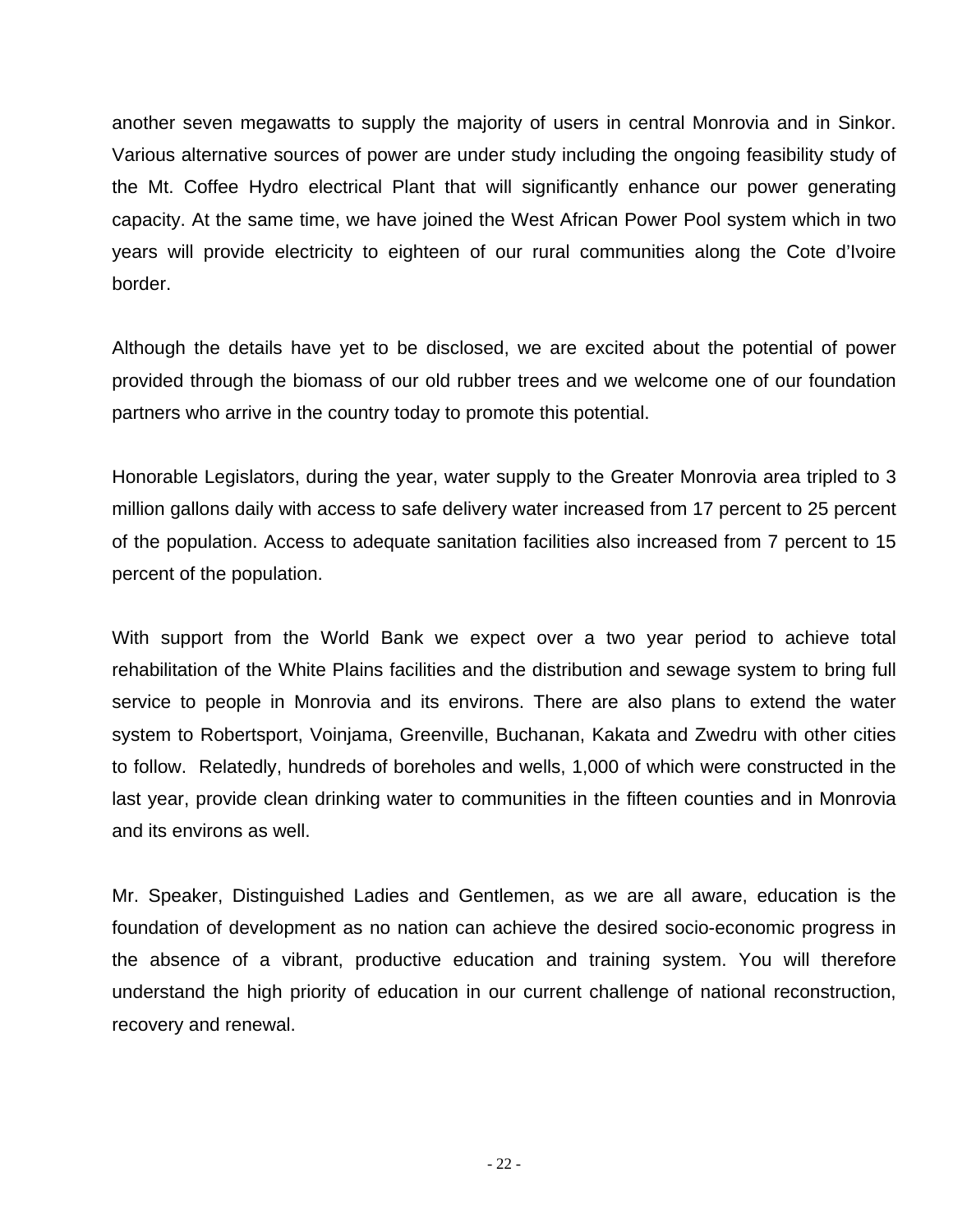The challenges of Liberian education are enormous. There are insufficient numbers of schools to accommodate the nation's growing school-age population. The quality of available instructional programs is not the best for the training of our nation's youths and future leaders. The majority of our qualified teachers have no professional background; and the salaries and incentives offered bring little attraction for recruitment and retention of teachers in the profession. It goes without saying, that our current commanding priority is to expand access to educational opportunities so that no child is deprived of the right to education. We must also improve the quality and relevance of instructional programs so that learning experiences appropriately address the needs of the society and the individual learners. To achieve this goal, we must adequately train our teachers, and offer salaries and incentives that will enhance motivation and retention for the good of the profession.

We must also address the malpractices and acts of irregularities that tend to undermine the integrity and credibility of our national system. Thus, during the year in review, we were forced to cancel and re-run the WAEC exams. In addition, based upon a survey by the National Commission on Higher Education, we have started the process that will lead to closure of many of the thirty substandard universities that lack the required minimum capacity to operate as tertiary institutions.

We know that there is no quick fix in addressing our education challenges. Nevertheless, I am pleased to report that significant progress has been made. During the year in review, a total of thirty primary schools were renovated and made operational while forty-three new schools were constructed nationwide.

The Free and Compulsory Primary Education Policy which we implemented is making the desired impact. As you know, under this Policy we abolished all fees in the public primary schools and committed Government to pay the fees for the West African Examinations for all 6th graders in these primary schools. As a result, enrollment in public primary schools increased from 597,316 in the 2005/2006 academic year to 1,087,257 in 2007/2008 representing an impressive 82 percent increase nationwide.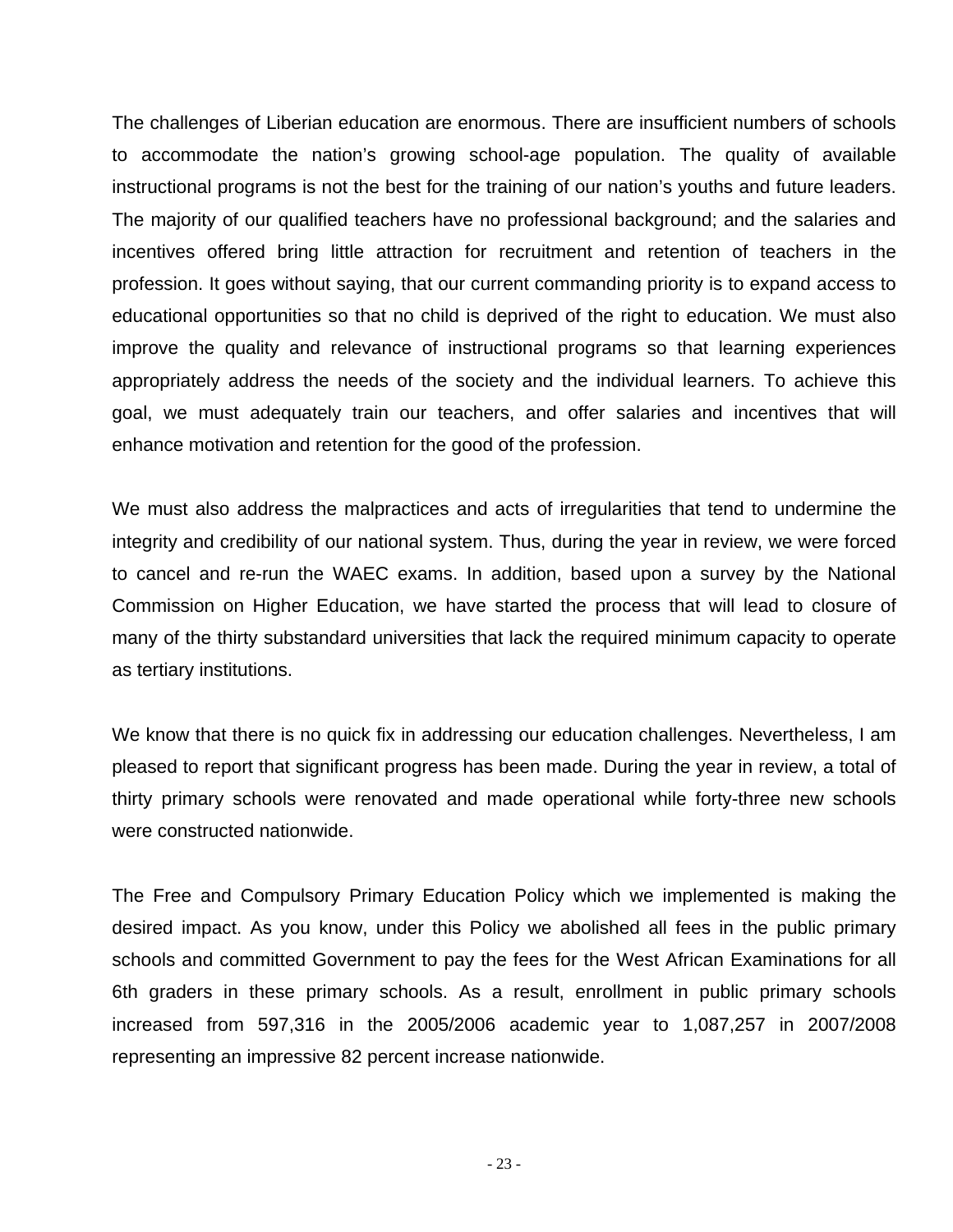With support of USAID and in collaboration with other development partners, a major initiative, the Liberia Teacher Training Program (LTTP) was launched. New competencies and standards for Liberian teachers have been developed; and the three Rural Teachers Training Institutions at Kakata in Margibi, Zorzor in Lofa, and Webbo in River Gee Counties are currently undergoing major rehabilitation with plans to begin regular teacher training activities as of September this year.

It is important to note also that despite the current budgetary constraints, Government continues to provide scholarship assistance to needy students. During the year in review, a total of 1,930 students benefited from scholarships costing a little over US\$284,000 to study at local secondary and higher educational institutions. Eleven students completed their respective courses of studies and returned to the country, while one hundred and fifty are pursuing studies in various countries, including Morocco, China, Egypt, Russia and the United States.

In recognition of the important contribution of private institutions towards meeting the educational needs of our country, we reactivated the granting of subsidies to private institutions for a total of US\$500,000. We also applaud the support given to our educational system by several of our partnership churches including the Episcopal, United Methodist, Baptist and African Methodist. The reopening of the American International School provides an additional facility for young Liberians and non Liberians as well and the expected return of the Peace Corps in a few months will enhance our teacher training effort.

Although the size and focus have yet to be decided, the inclusion of Liberia in U.S. President Bush's Five African Nation Special Education Initiative will provide a major boost to our education system improvement.

Several private initiatives have supplemented our efforts. The Liberia Education Trust which aims to renovate or build 50 schools, train 500 teachers and provide 5,000 scholarships to girls, has mobilized close to US\$2 million that has provided 1,300 scholarships to girls and supported literacy training for 1,200 of our market women in seven counties. A total of eighteen of the fifty targeted schools have been built or are under construction in Montserrado, Bong,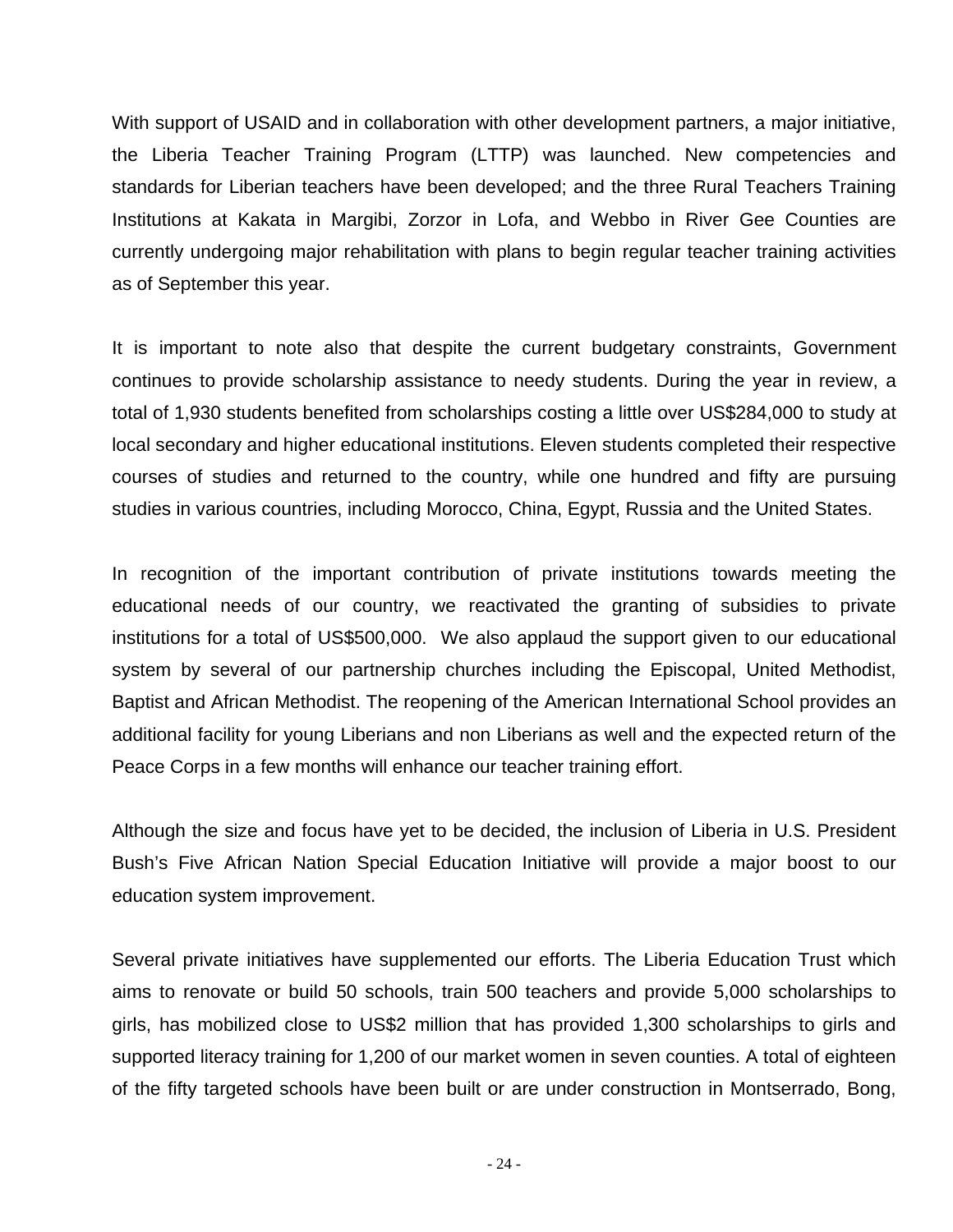Grand Gedeh, River Gee, Maryland, Grand Kru, Rivercess, Nimba and Margibi Counties using the exceptional methodology of the World Bank supported Liberian Agency for Community Empowerment (LACE).

The Children's Defense Fund will provide fifty scholarships to young women over a three year period for graduate studies in U.S. Universities. In similar vein, we have been successful in placing fifteen students in graduate programs through scholarships provided by Universities. In addition, the Liberia Renaissance Education Complex (LREC) now under construction on the Robertsfield Highway will provide quality training for several boarding students and the Rafiki project on the Monrovia-Schiefflin-Marshall road supported by the Episcopal Church will support many orphans to become well educated youth ready to enter professional work or training.

In recognition of the important role of education, we have provided a significantly higher level of support to the University of Liberia. The subsidy of approximately US\$2.3 million approved by you represents 56 percent of the University balanced budget of approximately US\$3.7 million that enables the institution to serve the needs of 15,616 undergraduates in six colleges and 673 students in three graduate and three professional schools. About 25 percent of the university total enrollment is females. A standing faculty of 347, including 18 volunteers from the UN system represents a faculty student ratio of 1 to 44.

The University is now arrears free on account of the US\$380,000 grants that paid faculty salary arrears for 2001-2003. We also provided US\$350,000 to procure six new buses to facilitate the transportation of commuting students and facilities between the main Fendall campus. Through the budget of the Ministry of State, we repaired a building and restored water and electricity to the Dogliotti College of Medicine. During the year, the University concluded agreement with the United States Government for rental of the Greystone property that has provided US\$2.3 million for an Endowment Fund and which is managed by Trustees in the United States. Perhaps of more consequence to the quality of instruction is the restoration of facilities at the Fendell campus, Works on dormitories and teachers housing are now underway through a commitment of some US\$20 million equivalent by the Chinese government.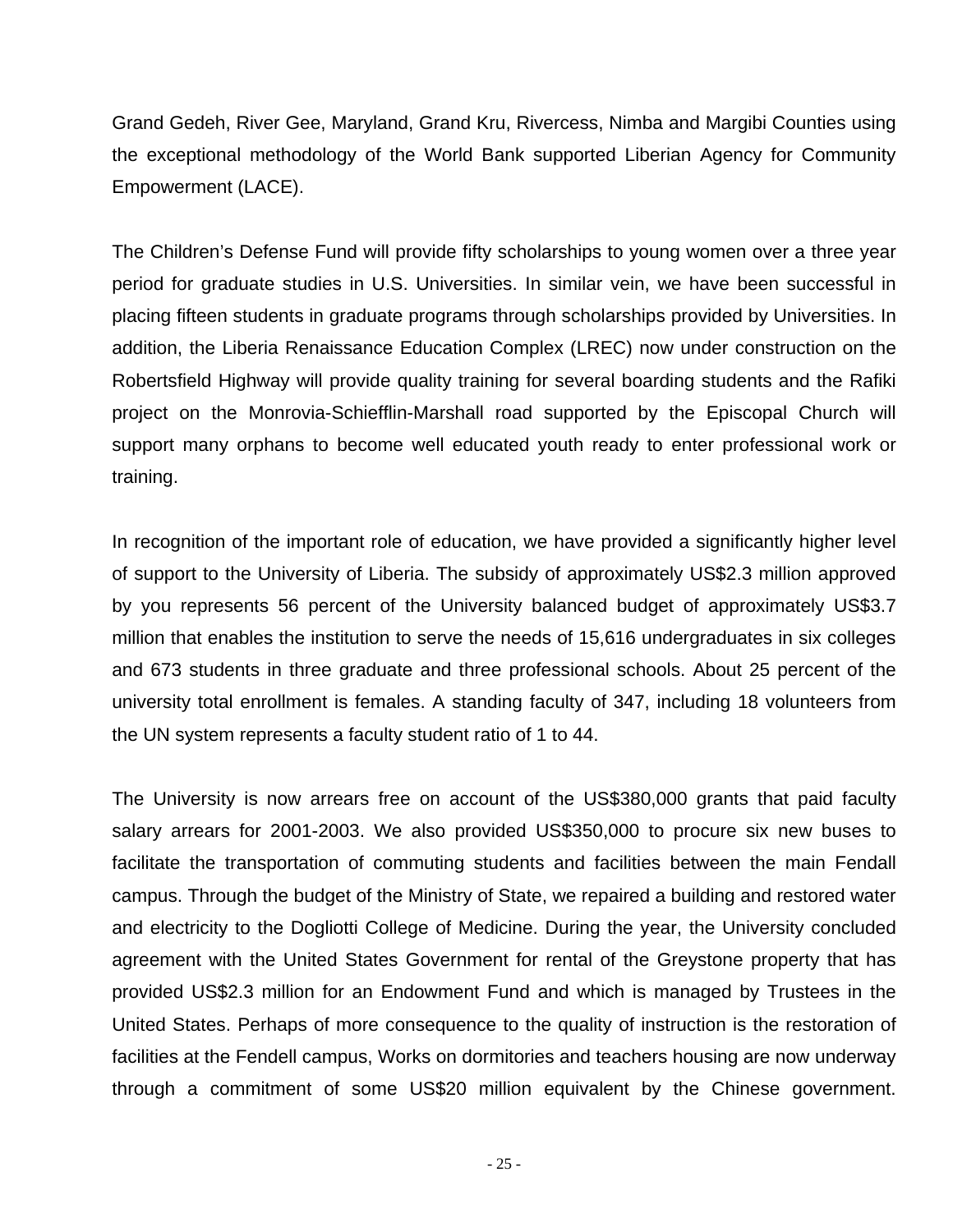Additional support from the United States will be directed at the renovation of a few of the campus academic buildings.

We must now make progress on a review and revision of the University Charter to bring it more in line with the structures and systems of universities on our continent. The same applies to other institutions of higher learning which we plan to establish in other counties the first of which is reactivation of the WVS Tubman Technical College in Maryland County.

Mr. Speaker, Distinguished Ladies and Gentlemen, as our country's health sector transits from emergency to development, our comprehensive National Health Policy and Strategic Plan aims at increasing the provision of the basic package of health services from the current 40 percent to at least 70 percent of the population by the year 2010. In pursuit of this goal over the past year some 79 percent of pregnant women received ante-natal care, 400,000 were treated with the malaria drug, ACT, 81 percent of our children were immunized against polio and 300,000 treated for TB. If we are to continue to make progress, some 550 health facilities will be required as compared with the current 354 functional facilities including the 25 renovated during the course of last year.

We are also pleased to report that the fifteen county hospitals are now functioning. Supported by our friends at the Swiss Development Cooperation, the newly renovated Telewoyan Hospital in Voinjama, is set for dedication in March. In addition, an aggressive training program has resulted in the training of seven out of fifteen health teams and seventy-five social workers in child protection, family reunification techniques and gender based violence management that will be assigned to health centers throughout the country.

The establishment of the National AIDS Commission, which I chair, will broaden our response to this global epidemic that today affects some 5 percent of the population, of which 1 percent or 1,245 persons have been treated at nineteen facilities.

Today we have 122 doctors serving throughout the country of which 51 are Liberians against a need of 842. This implies a just one doctor for every 28,000 Liberians, a major improvement in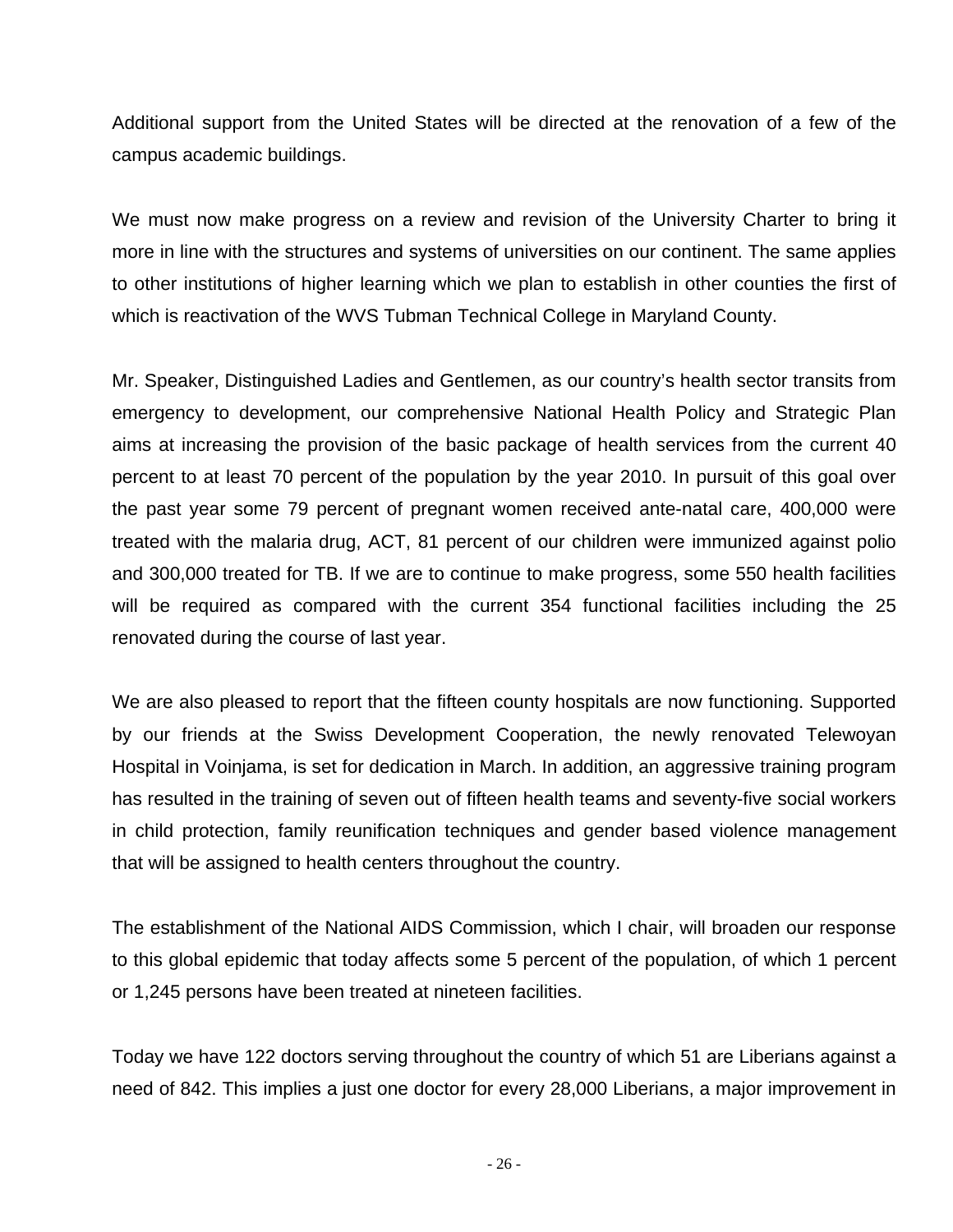the past two years but a sharp decline since the 1980s. We also have 668 nurses serving our population against a need exceeding 4000.

Honourable Legislators, I am pleased to report that the nation's number one referral hospital, the John F. Kennedy Memorial Center is now on a rebound under the leadership of able Liberians who responded to our call to return home and join their colleagues in improving the health care of our citizens.

The hospital admitted some 5,400 persons, an increase of 88 percent over the previous year. Outpatients served were approximately 18,000 representing a 51 percent increase. A large number of official and private partners are supporting the JFK Memorial including the Japanese and Chinese Governments, the World Bank, the Ann Gloag Foundation, the Clinton Foundation and a resident medical team from the Chinese Government. Visiting medical teams from at least five U.S. Universities supplements the sacrificial service rendered by our own doctors and nurses. The Tubman National Institute for Medical Arts (TNIMA) is also on the rebound with scholarship support from our Government and facilities renovation support from the U.S. Government. Several other initiatives such as the Mercy Ships provide invaluable service to our population.

We are also pleased to report that perhaps for the first time in decades a Liberian patient, Police Officer Nathaniel Lackey who was seriously burned in 2005, was brought home from Ghana still in serious condition but is now steadily on the mend through plastic surgery done by our own Liberian, the Hospital's Chief Medical Officer. This is just one example of the talents of our people and the potential of our capacity and commitment.

Let me also add that today there are at least twenty five partners, official and private, willing to work with the Ministry of Health and the JFK Hospital due to the commitment and efficiency of our national health team.

Honourable Legislators, with support from the International Postal Union and diligent leadership the restoration of postal services is notable. During the year, the Ministry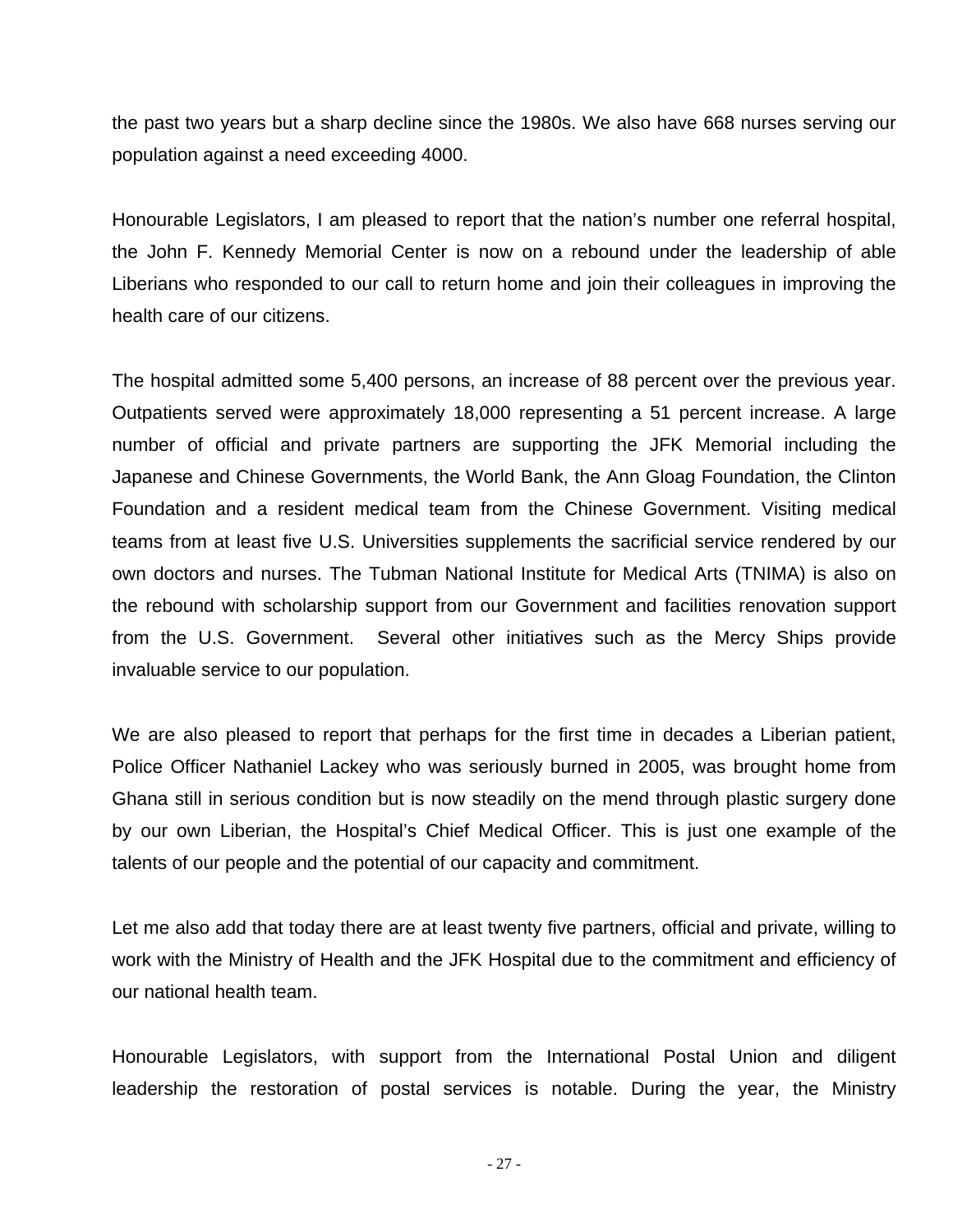rehabilitated and operationalized fifteen post offices in eight counties and restored a wide range of postal services in Monrovia. In the telecommunications sector, four major cellular phone companies provide competitive service that has resulted in significant cost decrease to the population. The establishment of the regulatory body, the Liberia Telecommunication Authority has led to more benefits to Government from the sector, although this remains still far below international standards. Efforts are well advanced to operationalize the Liberia Telecommunications Corporation after agreement with the creditors on use of the modern equipment that has been lying idle for over four years.

Public transport remains a major challenge to the Government as bad roads and high fuel cost have constrained the expected private sector response. At the end of last year the Government introduced a limited bus service through the Monrovia Transit Authority and we expect to improve upon this during the year.

Our air transport system with improvement at Roberts International Airport is gaining momentum as we now have eight airlines serving international and regional routes. Approximately 93,567 passengers passed through the facilities representing an increase of 2.5 percent over the previous year. Cargo registered at two million tons representing an increase of over 12 percent from the previous year. Only five of the forty-three small domestic airfields have been partially repaired and are currently serviced only with UNMIL flights.

The Civil Aviation Authority (CAA) as the regulatory body became operational during the year. The CAA was successful in returning to Liberia the Flight Information Region (FIR) which was moved to Guinea during the years of conflict. The CAA has also been successful in signing an Open Skies Agreement with the United States and bilateral agreements with Belgium and Morocco.

As with everything else, the Government inherited public buildings that were damaged or in a serious state of despair. Although with support of our partners, in particular the United States, started the renovation of key buildings such as your own Capitol Building and the Temple of Justice, limited resources have led us to give low priority to others including the Executive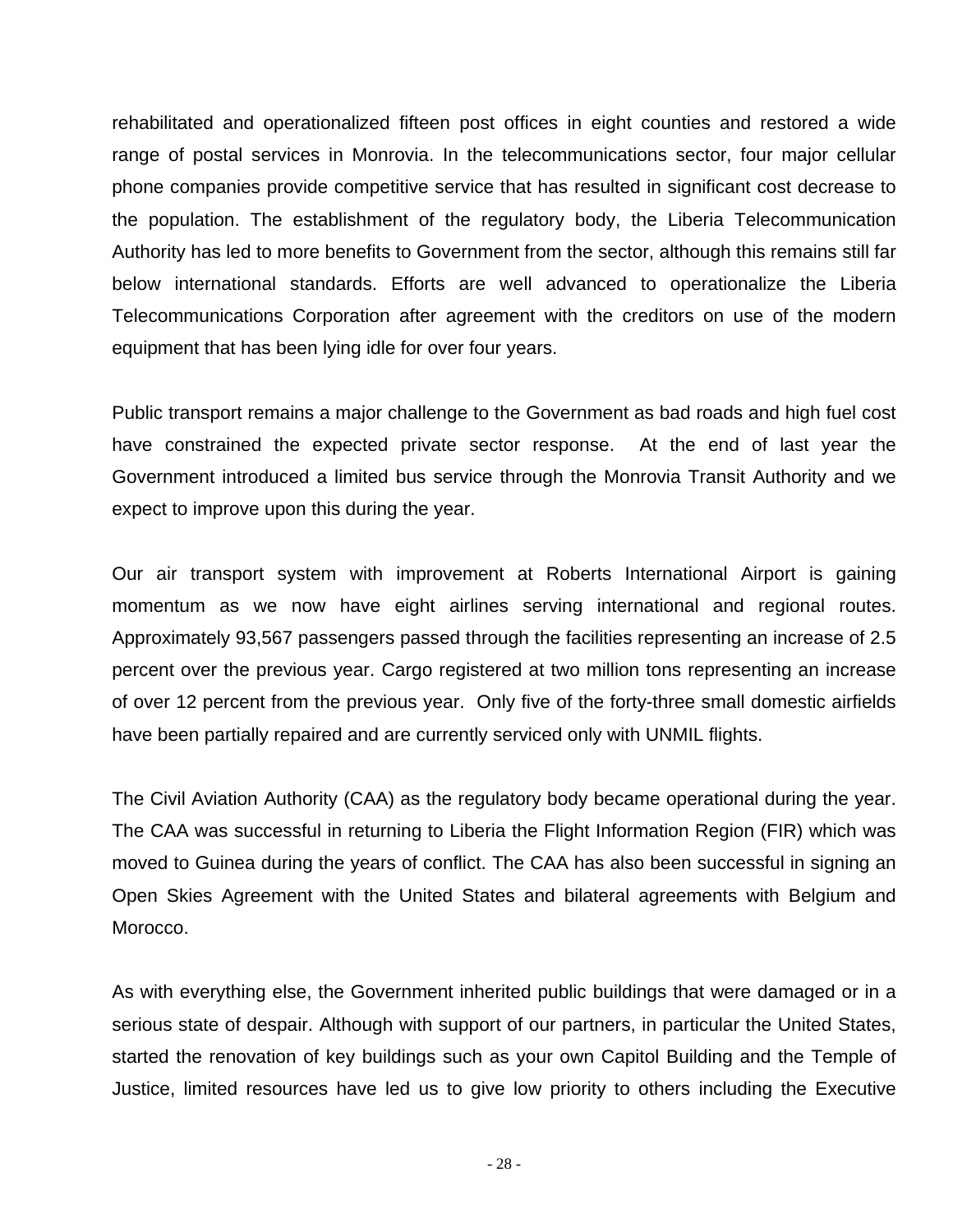Mansion. We are pleased however to have taken the decision to close down and fence what was a deplorable Palm Grove Cemetery and to start the construction and renovation of markets throughout the country. We commend the World Bank and the African Women Development Fund (AWDF) for support of these initiatives. There is need to address this matter more effectively during the course of this year and to intensify efforts to reduce the shabbiness and filth in our capital city by promoting projects such as the Broad Street Beautification which was undertaken last year by the Ministry of State.

Honorable Legislators, we are equally pleased to report that some thirty years after this program started, we conveyed property title deeds to 212 senior citizens and other occupants in the three housing estates – Stephen Tolbert in Gardnerville, E. Jonathan Goodridge in Barnesville and New Georgia. Plans are under way to complete the same process for the Matadi Estates and to establish a land bank in the Capital City of each County that will provide the basis for the construction of houses and housing estates for our low and medium income citizens.

Mr. Speaker, Mr. President Pro-Tempore, our nation is blessed with strong partners from all over the world. In our own region and continent, sisterly states and regional institutions have stood by us in international advocacy and in providing facilities for training and logistical support. Nigeria, Ghana and ECOWAS are notable in this regard.

Our multilateral partners especially the International Monetary Fund, the World Bank and the African Development Bank have been the prime movers in relief of our staggering aggregate US4.5 billion external debt. The European Union is an equally strong partner but they have been unable to move from commitment to program formulation and disbursement. This is undermining the achievement targets which we have set, particularly in the power sector. On the bilateral side, our key partner is the United States joined by China, Ireland, the United Kingdom, Norway, Sweden, Denmark, Germany, France; the Netherlands, Japan, and Switzerland. In addition to support of the UNMIL Peacekeeping Force by several of these partners, and with recognition to continuing shifting allocations, we can say that our country has benefited in the past two years with financial commitments on the order of an aggregate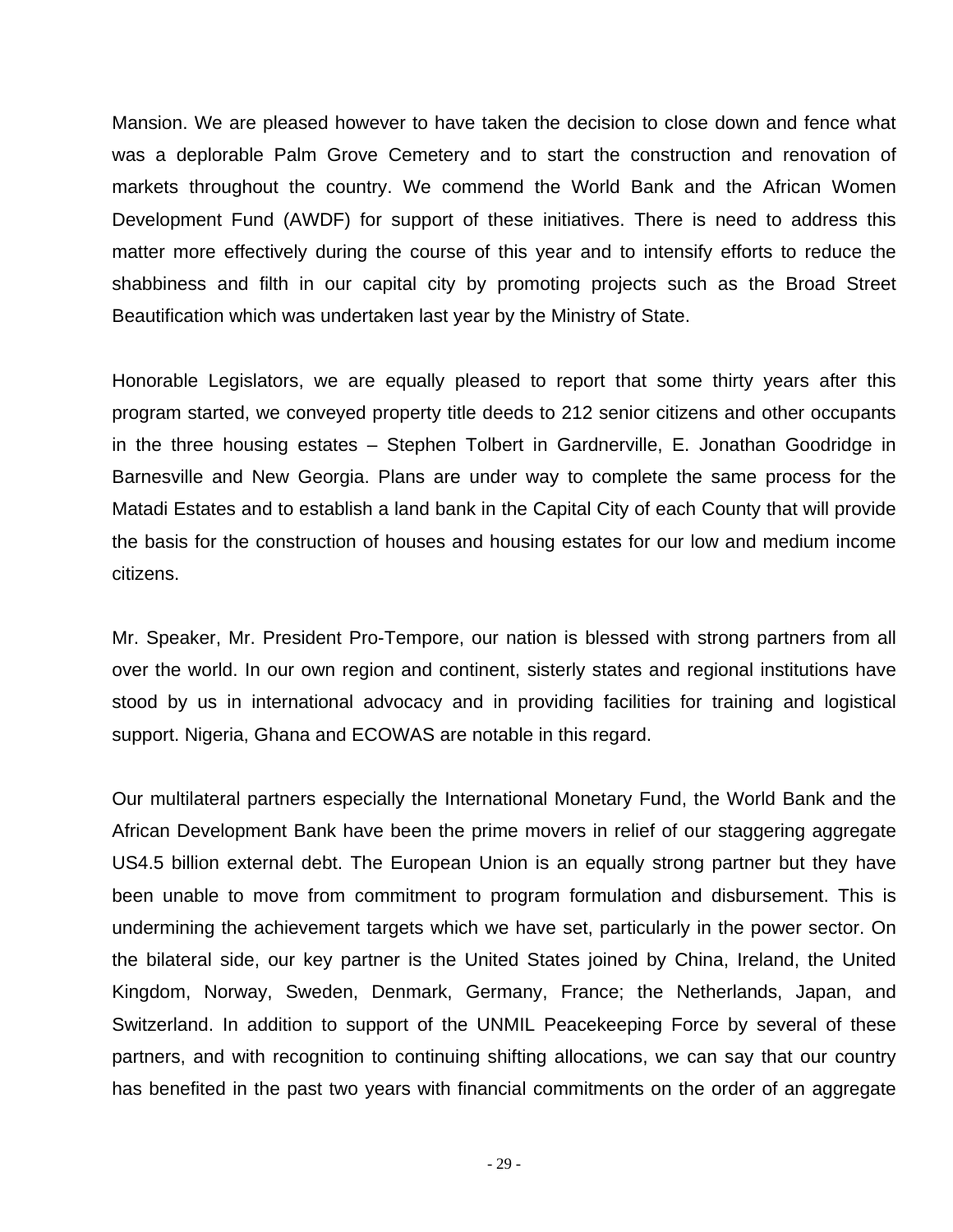US\$500 million equivalent. These commitments cover a wide range of sectors, with principal contributing partners being the United States, the World Bank, The European Union, China and the wider UN system as a whole but as earlier noted, they do not include the UNMIL peacekeeping operations which have in the recent past averaged almost US\$700 million per year. More details of this will be reported to you subsequently.

Similarly, we continue to enjoy the confidence of non official partners which include the Soros Foundation, the Open Society Initiative, the Clinton Foundation, the McCall MacBain Foundation, the Novo Foundation, the Right to Play, the Cashin Family Foundation, Humanity United, the Brenthurst Foundation, the Nike Foundation, Spread the Net, and the hundreds of individuals and organizations which support our national development endeavor. The Liberia Emergency Capacity Development Fund, the Scott Family Fellowship and the Senior Executive Service provide important support for the enhancement of our national capacity. In addition, several Liberians and non Liberians contribute books, medical and school supplies, toys, clothing and other items. The progress throughout the country that result from this support is not recognized by many of our citizens who reside in Monrovia. We invite them to make visits to the counties to see the tremendous improvement that is taking place to the satisfaction of the majority of our citizens.

Honorable Members of the Legislature, during the period under review, Liberia maintained very cordial strong and harmonious relations with countries, with which it has diplomatic relations, and with all sub-regional, regional and international organizations of which it is a member.

The United Nation Family under the Special Representative of the Secretary General supported us in a wide range of our national endeavor including the Security Sector Reform. As we welcome the new SRSG, Ambassador Ellen Loj, I wish to express thanks to Mr. Alan Doss, who served as Special Representative of the Secretary General for close to four years until his departure for another assignment in December of last year. There was no greater partner or person committed to Liberia than Mr. Doss.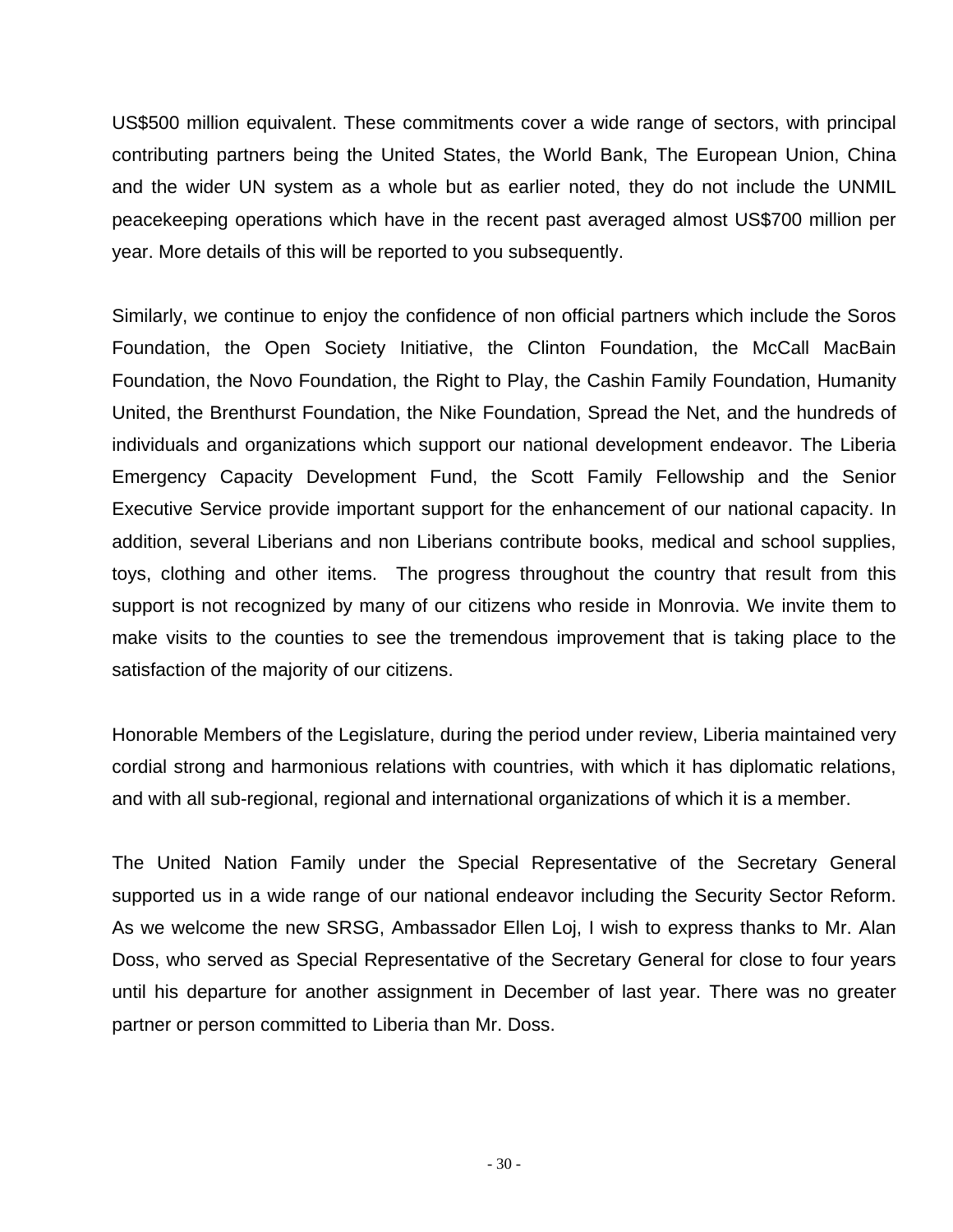There are currently seventeen diplomatic missions resident in Monrovia, twenty-one Honorary Consulate Generals, and one Consulate General. Currently, Liberia maintains the same twenty-one diplomatic missions and two Consular Posts abroad.

During the year under review, we concluded plans to close three missions, recalled several nonperforming officers and cancelled all Honorary Consulate appointments except those in special status such as our Maritime Program. We are now close to a resolution on the matter relating to our national passport and expect to cancel existing passports to be replaced by new passports that meet international standards. This should bring to an end the fraudulent production and sale of our passports in several foreign countries. In this regard, we wish to applaud the exceptional service and performance by the Acting Director and her assistants at the Bureau of Passports. She has won the hearts and praise of Liberians resident and visiting home.

Honourable Legislators, we have, through the Ministry of Foreign Affairs, initiated legal steps to reclaim properties that the Government lost in the years of civil strife due to malfeasance or lack of attention to accrued indebtedness on the part of the officials concerned. At the same time, we are actively engaged in efforts to properly assess and rationalize our properties abroad.

Mr. Speaker, Honourable Legislators, owing to Liberia's newly enhanced and very positive image abroad and its new stature as a responsible member of the comity of nations, five Heads of State and Government officials, as well as other important foreign dignitaries visited Liberia during the period under review.

These included the President of the People's Republic of China, Mr. Hu Jintao, the then President of the Federal Republic of Nigeria, President Olusegun Obasanjo, the President of the Republic of Benin, His Excellency Boni Yayi, President Ernest Bai Koroma of the sister Republic of Sierra Leone, and the Chancellor of the Federal Republic of Germany, Angela Merkel. During these visits joint communiqués were signed between Liberia and the respective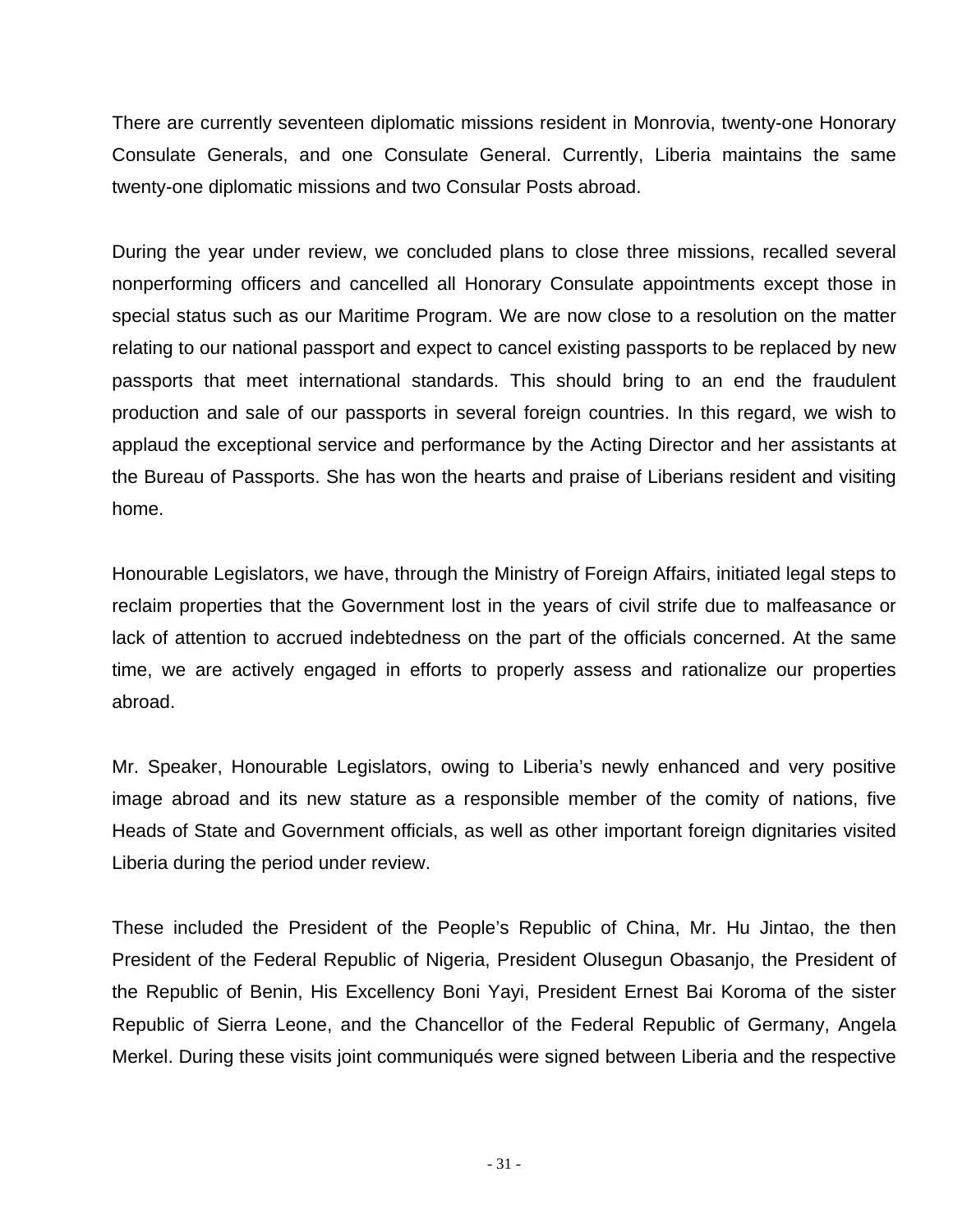countries, reiterating their commitment to strengthen bilateral relation and foster greater economic cooperation.

Other foreign high level personalities who visited Liberia were American Philanthropist George Soros and Queen Noor of the Hashemite Kingdom of Jordan, American Entrepreneur Robert Johnson, and a ten-person US Congressional Delegation headed by Congresswoman Nita Lowey.

In response to invitations, I visited thirteen countries to represent our country at regional and international fora and, to continue to present our vision for national renewal and to mobilize support for our development agenda. These included visits to our sisterly African countries of Guinea, Sierra Leone, Ghana, Nigeria, Rwanda and Burkina Faso. It also include visits to France, Germany, Belgium, Italy, Sweden, Israel, and Spain. I was also privileged for a third time to visit with United States President and Mrs. Bush and to be honored in October with the Presidential Medal of Freedom, the highest Civilian Award of the United States. I am equally proud to have been honored with the Civil Rights Museum Award and the National Democratic Institute Harriman Award. Honorable Legislators, I thank the several of you who joined me and helped to make these visits successful.

In our subregion, I continue to serve as the current Chair of the Mano River Union which we are still trying to reactivate by a reorganization of the Secretariat based in Freetown.

Honorable Legislators, during the period under review, over twenty-six former government officials and permanent citizens were called home from this terrestrial to the celestial. Eminent among them were Hon. Angie Brooks Randolph, former Associate Justice of the Supreme Court of Liberia and former President of the United Nations General Assembly, Hon. J. Rudolph Grimes, former Secretary of State, Hon. Gabriel Baccus Mathews, former Minister of Foreign Affairs; and the Right Rev. Dr. Augustine B. Marwieh, former President of the Independent Churches of Africa.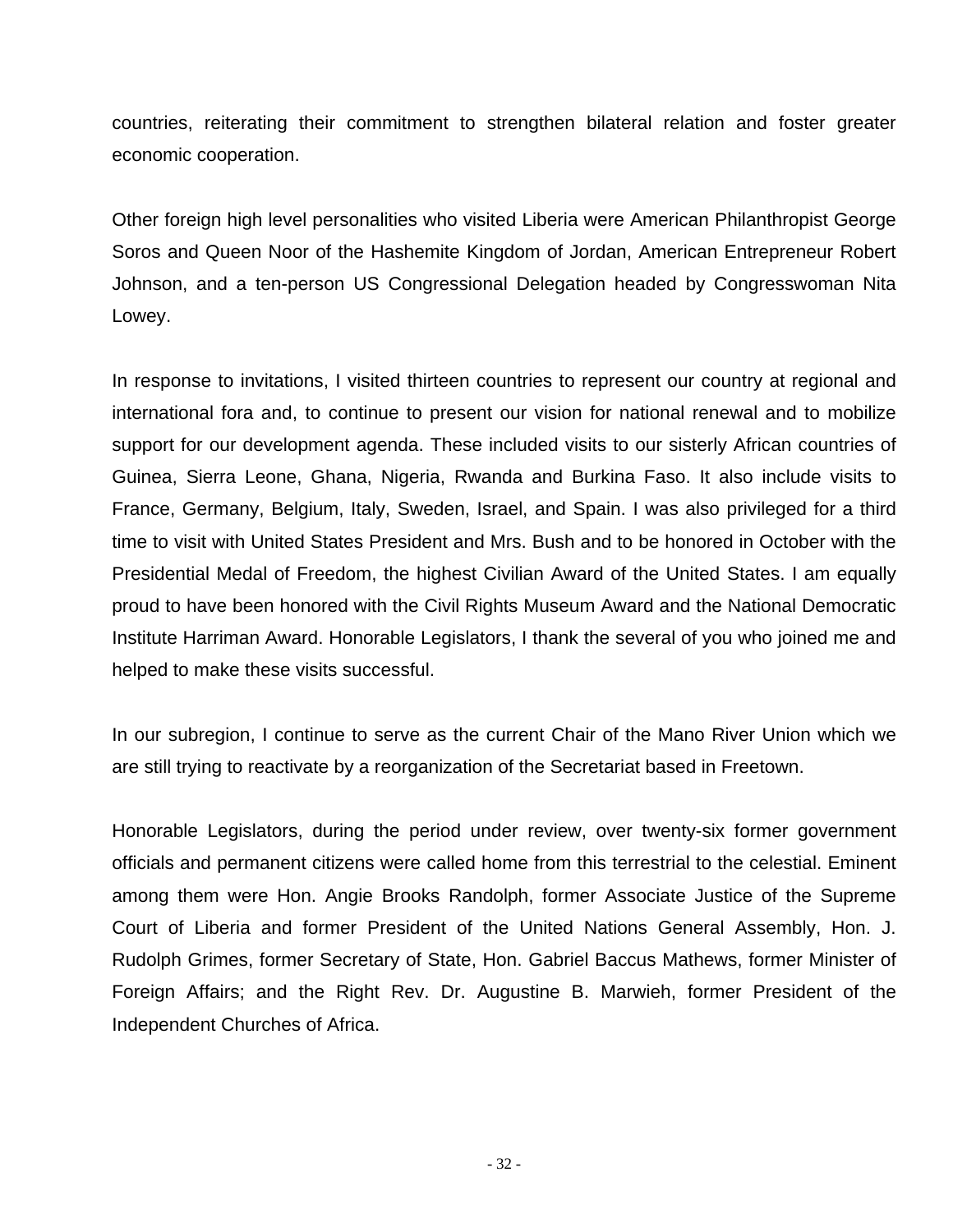Others included Cllr. Timothy Z. Swope, former Associate Justice, Ad-Hoc Supreme Court of Liberia; Hon. George Varney Freeman, former Director-General, Foreign Service Institute/Ministry of Foreign Affairs; Hon. Alfred John Gbarmie Sahn, Sr., former Member/Interim Legislative Assembly; Hon. Alfred Boima Curtis, Sr., former Deputy Speaker of the House of Representatives; Hon. Rudolph Emmett Sherman, former Member of the Transitional Legislative Assembly, Hon. Charles Horatio Williams, Sr., former Senator, Hon. Tiahkwee Weah Johnson, former Ambassador to the Arab Republic of Egypt and Hon. Flasher G. Chideryou, former Member of the House of Representatives.

## **CONCLUSION**

Mr. Speaker, Mr. President Pro-Tempore, Honourable Members of the Legislature, we are ever mindful that despite the progress recorded, our challenges are still enormous. We are equally aware that no matter what we achieve in growth and development, there will always be the tendency to judge the performance of Government by the current price of a bag of rice and the availability of jobs in the capital city. We are also subject to short memory regarding the inherited level of institutional and moral decay.

Yet, acknowledging the time it takes, we must continue to meet the challenges of change. There is the challenge of national capacity, a clear indication of the loss of skills and commitment over the many years of institutional decline. This affects the implementation of our programs and the expansion of employment, even when financial resources are available. This challenge must be met through a combination of educational and training programs, a reordering of our Civil Service to a merit based system and continued progress in repatriating our talent that lie in the Diaspora.

There is the challenge of settlement of salary arrears to Civil Servants, retired Police and Security personnel, former Legislators, and Foreign Service personnel which accumulated over the past decade or more and is the source of continuing discontent that sometimes results in demonstrations and strike action.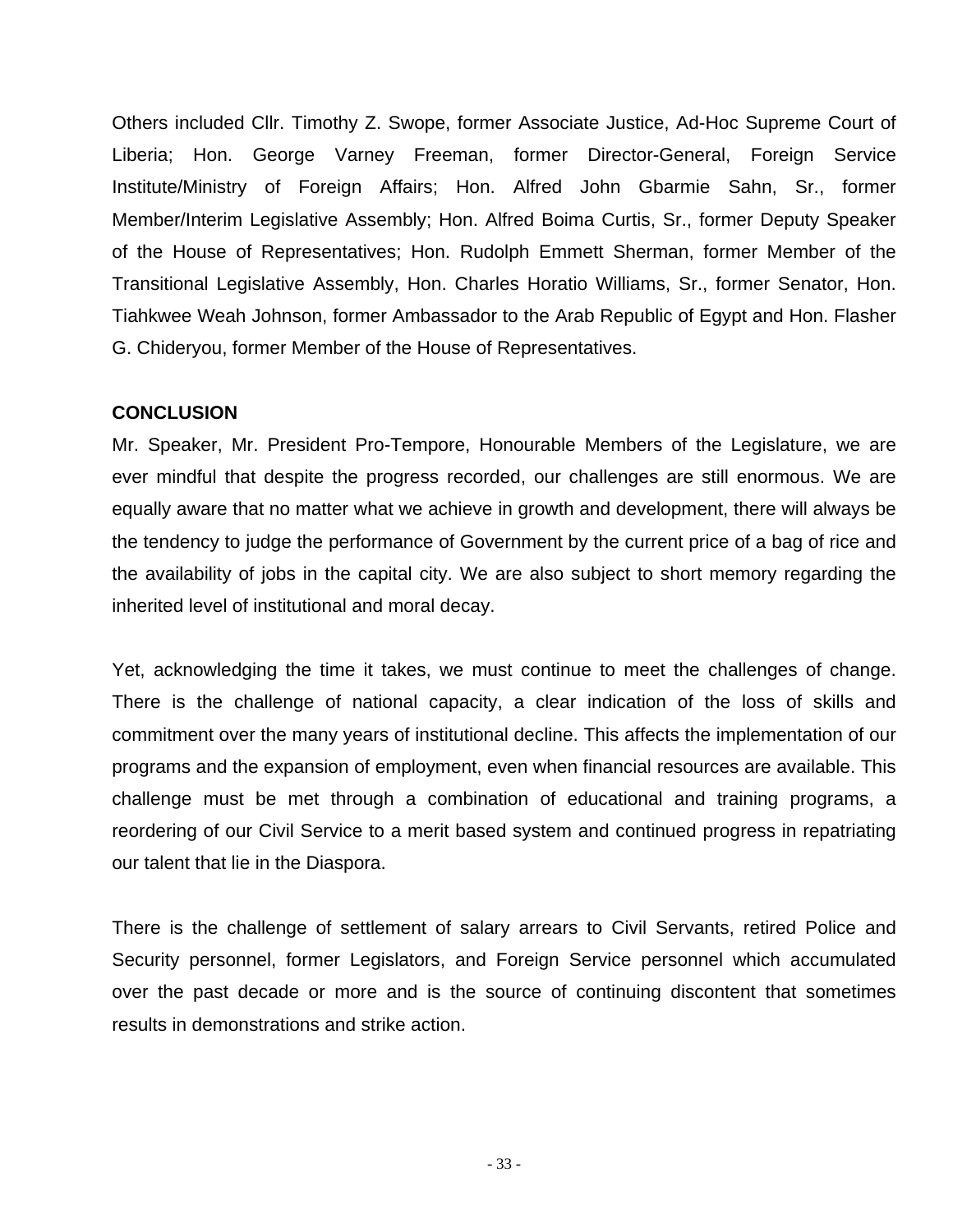The amount of public servants arrears inherited by this government totaled about US\$13.12 million of which US\$9.21 million has been paid. In the last year alone a total of US\$5.24 million was paid. We have also started to settle the estimated US\$32.1 million owed to our foreign missions and US\$9.8 million owed to international organizations.

On the other hand, we are pleased to report that this Government is current in its salary obligations, except for those cases of disputes in payroll entitlement. We can also report that improvements in our payments in the rural areas with the placement of paymasters in all fifteen counties. We know that more needs to be done to find a solution for Civil Servants in those areas unreachable by roads.

There is the challenge of corruption, pervasive not only in government but throughout the society. Corruption remains a serious concern for this government. We had declared in our first pronouncement that it was our Number One enemy. Our determination remains undaunted and our resolve unshaken. From the lowly to the highest functionaries of our society, if you indulge in corrupt acts, characterized as criminal under our statute, we will not hesitate to proffer charges against you for recovery of the public funds diverted and seek punishment for the commission of the offenses committed. While we cherish the need for reconciliation and unity, we are not prepared and should not allow this to deter us or provide an excuse for the financial impunity which existed in our society.

We admit that our justice system has not moved as speedily as anticipated but this will not diminish or deter our determination and commitment to combating this cancer. We will still seek to revise the complicated procedural rules of the justice system so that these matters can be disposed of more expeditiously. We are improvising our prosecution to be even more effective and will endeavor to do the same with our courts so that the disposition of cases will no longer be prolonged. We will strengthen the investigative process so that these cases and others will be more speedily investigated and submitted to court for disposition.

To date, seven persons stand indicted before our criminal court, the offenses committed by them being among the most prominent of financial impunity in our society. These cases are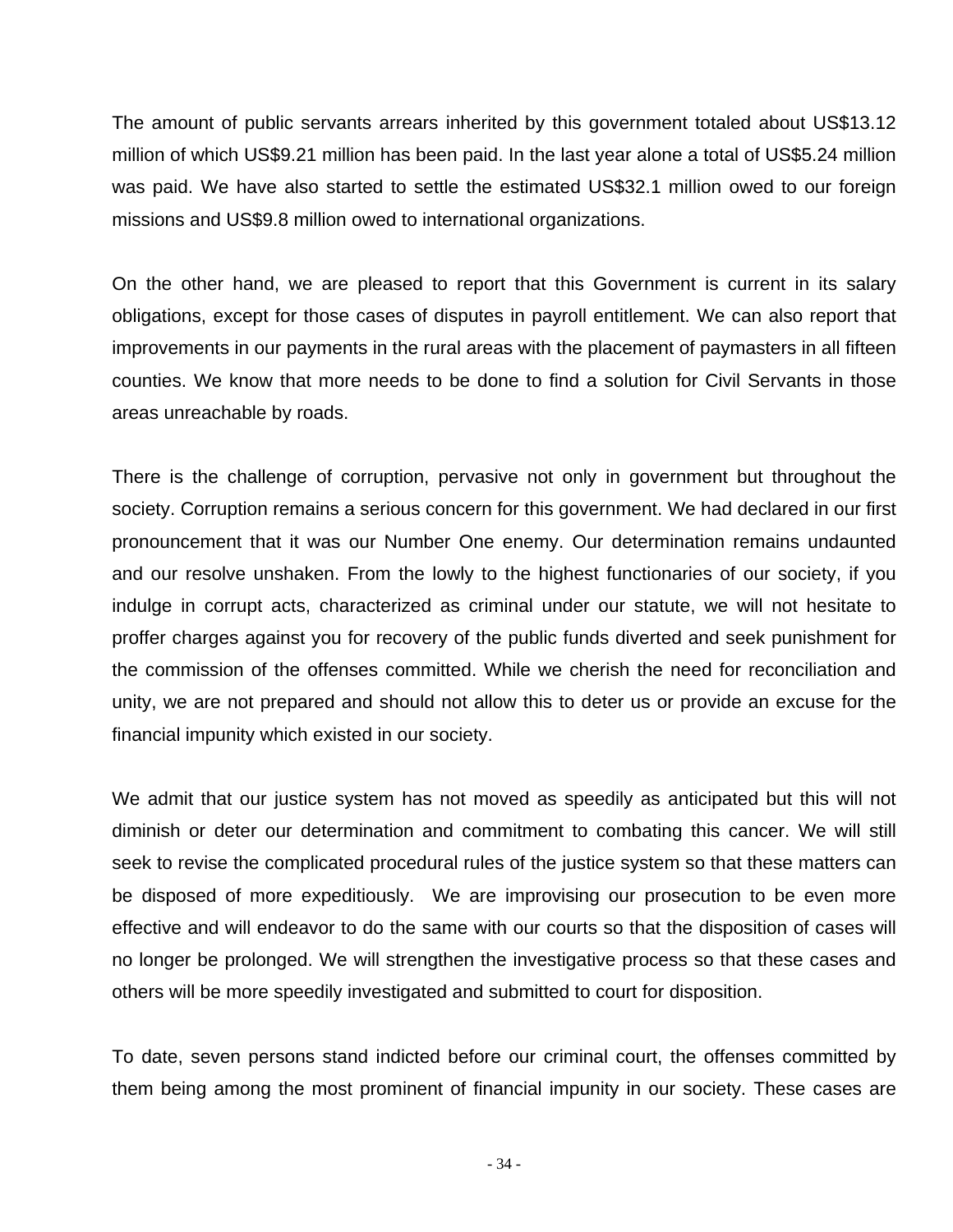awaiting trial by our criminal court of competent jurisdiction, which will commence in its February term on the second Monday in February. We are determined to have these matters disposed of in that term of court, even as we are preparing to bring more indictments forward of both past and current officials of government and those who are identified as having aided them in their deeds in violation of the public trust. We must emphasize that whether you are Liberians or foreigners, whether you are a receiver or giver of illegal gains, we will pursue the matters with the same vigor and resolve. Honourable Legislators, we therefore ask that you give the Administration the teeth to deal with this evil by passing the relevant legislation that you have before you.

Honorable Legislators, consistent with our pledge of transparency and believing the evidence to be sufficiently strong to obtain convictions, we had no choice but to submit to the judicial process. Those persons reported to have initiated plans to destabilize the nation. Yet, we are mindful of one of the key goals of our administration – the **reconciliation** of our people.

Today we take that call one step further in announcing that the Government will no longer pursue the case against former Speaker George Koukou by filing in the court a Nolle Prosequoi to enable him to be released from prison.

We now call upon Mr. Koukou to accept this pardon in the spirit in which it is given to pursue his future endeavors in a peaceful manner refraining from unlawful and illegal acts. We call upon the people of the communities and of the County of Mr. Koukou to see this decision as a response to the many pleas submitted to me on his behalf. As other cases are more complex in evidence and at a more advanced stage in the courts, we will allow the judicial process to run its course.

Mr. Vice President, Mr. Speaker, Mr. President Pro Tempore, Honorable Legislators, Compatriots, the new Liberia which we desire aims to do away with divisions, marginalization, and exclusion of the past, replacing them with inclusiveness, equitable opportunities and empowerment for all Liberians. We know that we cannot simply recreate the economic and political structures of the past. We know that we must respond to the deep wounds of the civil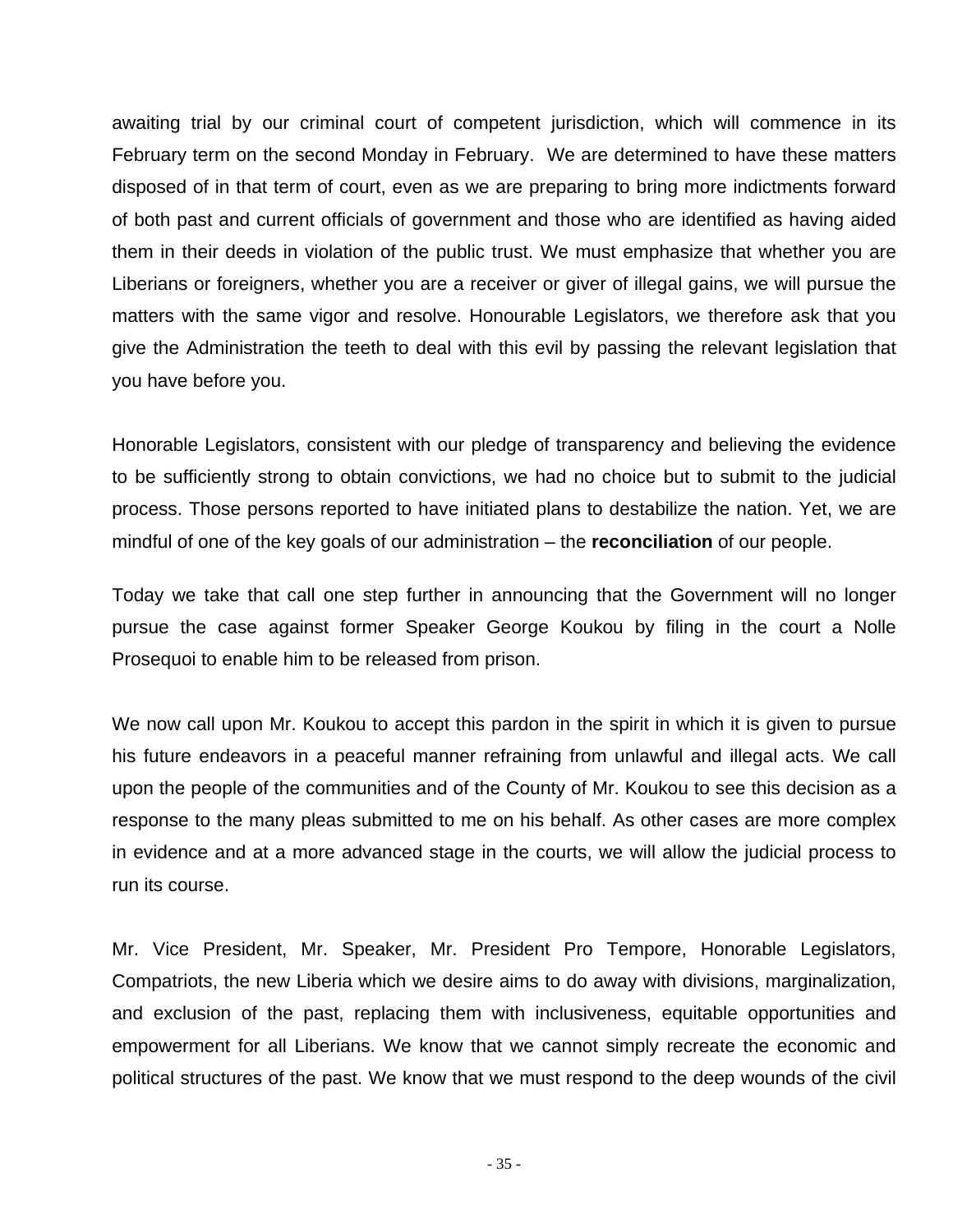war while taking strong steps to establish the foundation for sustained stability and peace in the future. To do so, we must create much greater economic and political opportunities for all Liberians, not just for a small elite class. We must ensure that the benefits from growth and the provision of basic health and education services are spread much more equitably throughout the population, particularly for women, youth and persons with disabilities.

Achieving these goals require building new systems of government, based on accountability, transparency and the rule of law. There are three key pieces: strengthening the executive branch's core capabilities, building the capacity of the Judiciary and Legislature and enhancing their oversight role, and progressively decentralizing government functions across the countries.

These goals are ambitious. They may not be fully accomplished in the 3-year time frame of our development agenda. But we are determined to make significant progress and build on the strong start of the present. Doing so will require strong commitment of all government actors, their partners, the private sector, and civil society organizations. Most importantly, it will require the continued efforts of the Liberian people, including those in the Diaspora.

Honourable Legislators, we have tried and we remain true to our commitments to be agents and instruments of change. This is not an easy road for there is enormous resistance to change and more intense resistance from those who have operated in a laissez faire environment for a long period of time. However, we will not take the easy way of going back to business as usual which would lead to a reversal of the gains that we have made. We will subdue the catharsis inherent in change, in the processes of reordering and renewal. We will bear the cross and stay the course for that is the only way to depart from the past system of exclusion, marginalization and economic criminalization.

Liberia's future lies not in the hands of our partners but primarily in the hands of the Liberian people and their government. It is for us to make our destiny one of choice and not chance. It is for us to put the ugly past behind us through honesty in what we say and do; diligence in our endeavors, discipline and hard work in our actions. I thank the thousands of Liberians who